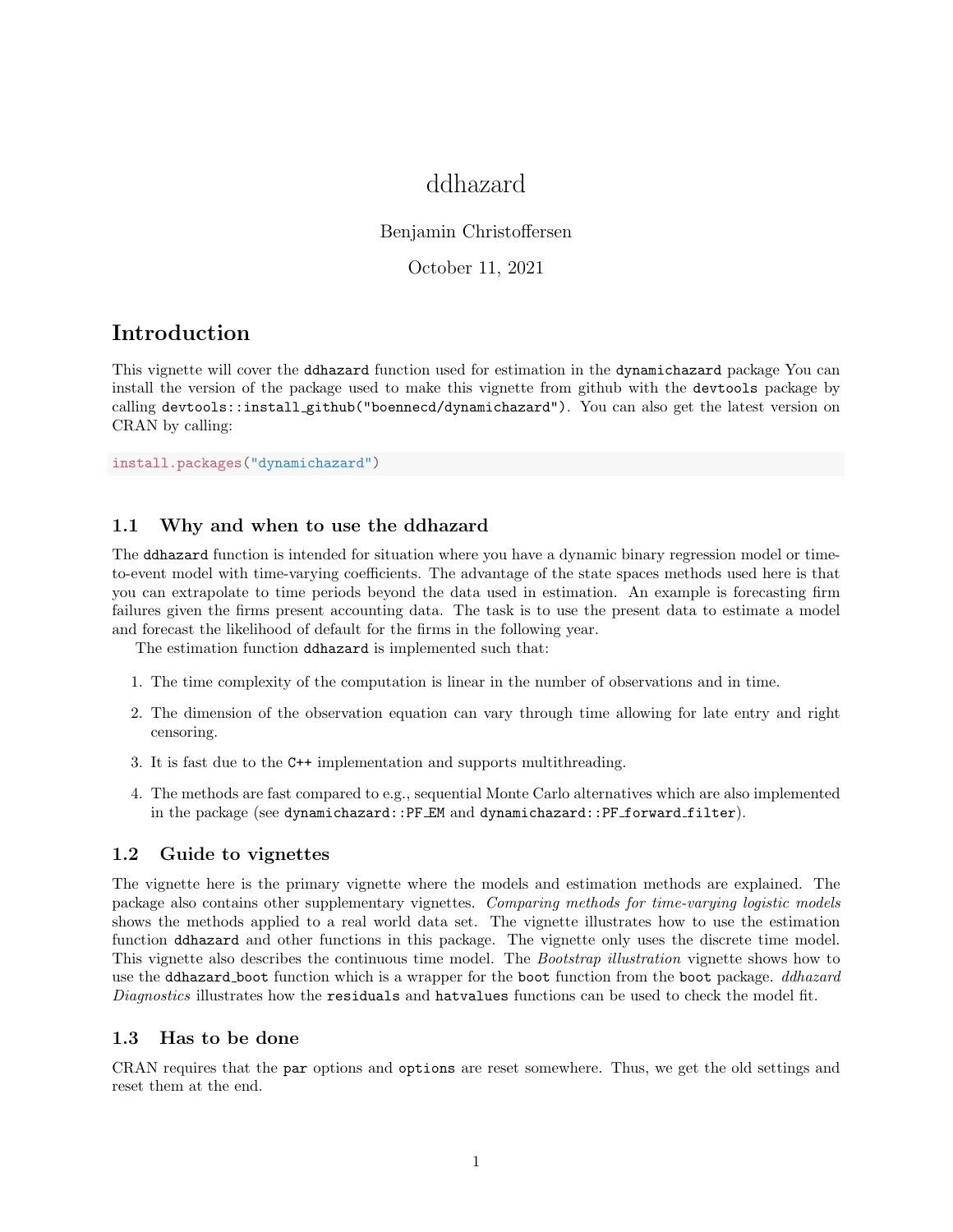```
old_par <- par(no.readonly = TRUE)
# set digits
old_options <- options(digist = 4)
```
## 1.4 Dynamic binary regression

We will introduce the setup and discrete model in the following paragraphs. We are observing individual  $1, 2, \ldots$  who each has an *event* at time  $T_1, T_2, \ldots$ . We will also refer to an event as *death* as is typical in survival analysis. In addition we see covariate vectors  $x_{i1}, x_{i2}, \ldots$  for each individual i. Each covariate vector  $x_{ij}$  is valid in a period  $(t_{i,j-1}, t_{ij}]$ . Thus, a data frame may look as follows:

| id             | tstart | tstop | event | x1        | x2        |
|----------------|--------|-------|-------|-----------|-----------|
| 1              | 0.00   | 1.26  | 0     | 0.3771    | 0.4629    |
| 1              | 1.26   | 12.00 | 1     | $-0.2413$ | $-0.3530$ |
| $\overline{2}$ | 9.91   | 12.62 | 0     | $-0.1403$ | 0.1218    |
| $\mathcal{D}$  | 12.62  | 16.94 | 0     | 0.1881    | 0.3517    |
| $\mathcal{D}$  | 16.94  | 18.45 | 0     | $-0.4902$ | 0.2805    |
| $\overline{2}$ | 18.45  | 28.00 | 0     | 0.1934    | 0.2078    |
| 3              | 0.00   | 5.00  | 1     | 0.4407    | $-0.4756$ |
| 4              | 0.00   | 1.09  | 0     | 0.2971    | 0.3520    |
| 4              | 1.09   | 7.00  | 1     | $-0.3043$ | $-0.3235$ |
| 5              | 24.71  | 28.00 | 0     | $-0.3900$ | 0.3629    |

This is in the typical start-stop time format. The column id shows which individual the row belongs to. tstart is point at which the row is valid from and tstop is when the row is valid to. event is one if the individual dies at tstop and x1 and x2 are two covariates. Thus, the individual with id 1 dies at time 12 while id 2 survives all the periods we observe. The methods we look at will allow for right-censoring to handle an individuals like id 2, and left-censoring (delayed entry).

We will put the observations into intervals  $1, 2, \ldots, d$  each with length  $\psi_1, \psi_2, \ldots, \psi_d$ . That is, we observe a total of d intervals. Assume that each  $\psi_t = 1$  for simplicity. Then we define the a series of indicators for each individual given by:

$$
y_{ijt} = 1_{\{T_i \in (t_{i,j-1}, t_{ij}] \wedge t - 1 < t_{ij} \leq t\}}
$$

which denotes whether individual i has event with the j'th covariate vector in interval t. Next, the risk set in interval  $t$  is given by:

$$
R_t = \{(i, j) \in \mathbb{Z}_+ \times \mathbb{Z} : t_{i, j-1} \le t - 1 \le t_{ij}\}
$$

where  $\mathbb Z$  are the natural numbers. We will refer to this as the *discrete risk set* as we later introduce a continuous version. For simplicity we assume that we have removed all observation that are strictly inside an interval. I.e. those where:

$$
\exists t\in\mathbb{Z}_+: t-1
$$

Further, we change the event flag for the last observation in case an individual has an event with a covariate vector inside an interval. Later, we introduce the continuous model where we can handle the information of such observations. For a given individual i who has covariate vector j in interval t, we model the chance of an event by:

$$
P(Y_{ijt} = 1 | \mathbf{y}_1, \dots, \mathbf{y}_{t-1}, \boldsymbol{\alpha}_t) = h(\boldsymbol{\alpha}_t^{\top} \mathbf{x}_{ijt})
$$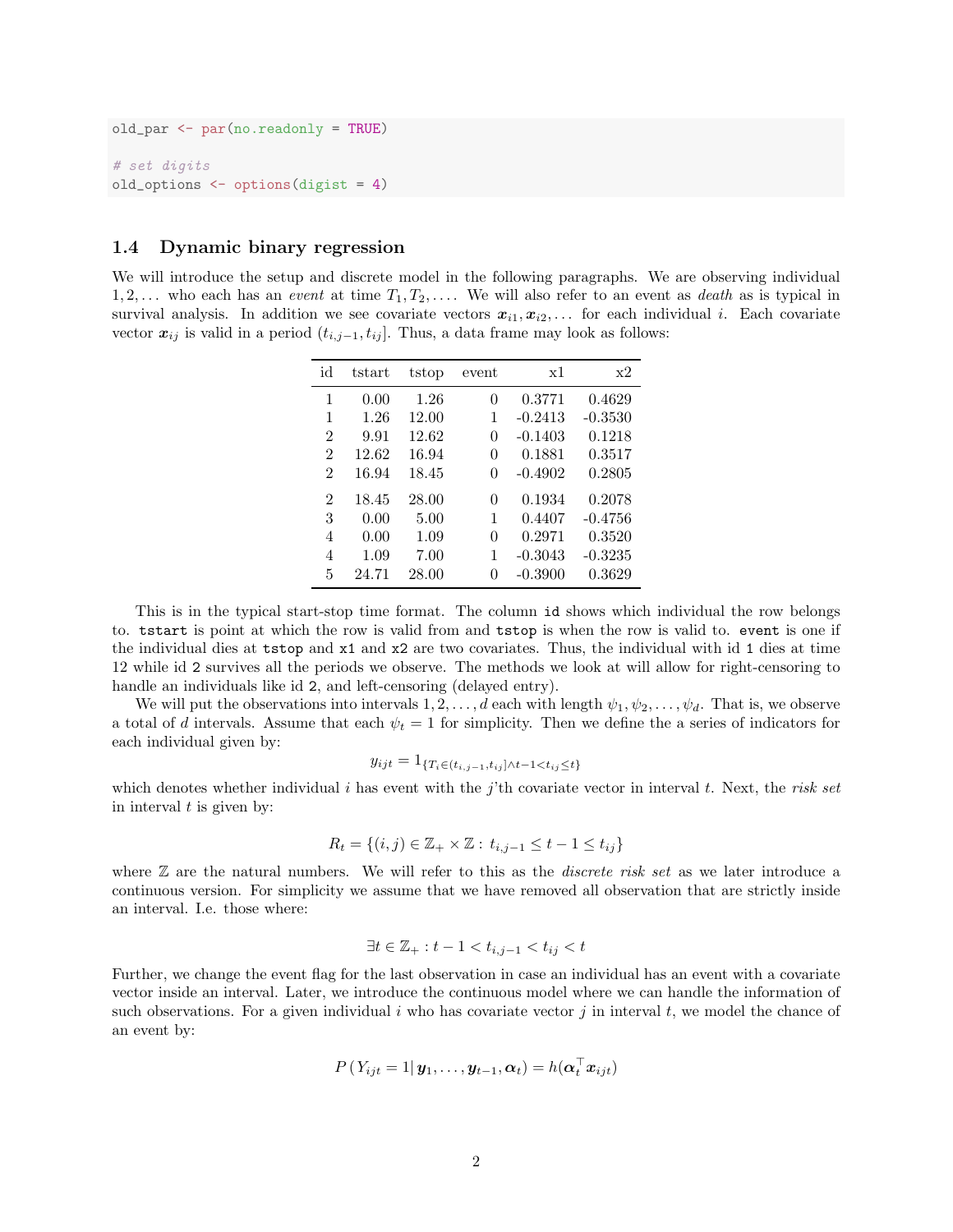where  $y_t$  is the vector of outcomes given risk set  $R_t$  and h is the inverse link function. For example, this could be the inverse logistic function such that  $h(\eta) = \exp(\eta)/(1+\exp(\eta))$ . The ddhazard function estimates models in the state space form:

$$
\begin{aligned} \mathbf{y}_t &\sim P\left(\mathbf{y}_t | \alpha_t\right) \\ \boldsymbol{\alpha}_{t+1} &= \mathbf{F} \boldsymbol{\alpha}_t + \mathbf{R} \boldsymbol{\eta}_t \quad \boldsymbol{\eta}_t \sim N(\mathbf{0}, \psi_t \mathbf{Q}) \end{aligned} \quad , \qquad t = 1, \dots, d
$$

 $\alpha_t$  is the state vector with the corresponding state equation. Again, we will fix  $\psi_t = 1$ . However, the ddhazard function is implemented to handle any equidistant interval length. That is,  $\psi_t = \psi$  for a prespecified constant  $\psi$ . Further, we let  $H_t(\alpha_t) = \text{Var}(\mathbf{y}_t | \alpha_t)$  denote the conditional covariance matrix of  $y_t | \alpha_t$  and let  $z_t(\alpha_t)$  denote the conditional mean. They are defined by:

<span id="page-2-0"></span>
$$
z_{kt}(\alpha_t) = E(Y_{ijt} | \alpha_t) = h(\alpha_t^\top x_{ijt})
$$
\n(1)

$$
H_{kk't}(\alpha_t) = \begin{cases} \text{Var}(Y_{ijt} | \alpha_t) & f = f' \\ 0 & \text{otherwise} \end{cases}
$$
  
= 
$$
\begin{cases} z_{kt}(\alpha_t)(1 - z_{kt}(\alpha_t)) & k = k' \\ 0 & \text{otherwise} \end{cases}
$$
 (2)

where we assumed that individual i with covariate vector j was at the k'th index of the risk set at time t. The state equation is implemented with a 1. and 2. order random walk. For the first order random walk  $\mathbf{F} = \mathbf{R} = \mathbf{I}_m$  where m is the number of time varying coefficients and  $\mathbf{I}_m$  is the identity matrix with dimension m. As for the second order random walk, we have:

$$
\mathbf{F} = \begin{pmatrix} 2\mathbf{I}_m & -\mathbf{I}_m \\ \mathbf{I}_m & \mathbf{0}_m \end{pmatrix}, \qquad \mathbf{R} = \begin{pmatrix} \mathbf{I}_m \\ \mathbf{0}_m \end{pmatrix}
$$

where  $\mathbf{0}_m$  is a  $m \times m$  matrix with zeros in all entries. We let the linear predictor in equation [\(2\)](#page-2-0) in the second order random walk as

$$
(\mathbf{R}^\top \boldsymbol{\alpha}_t)^\top \boldsymbol{x}_{ijt} = \boldsymbol{\xi}_t^\top \boldsymbol{x}_{ijt}
$$

where  $\xi_t = \mathbf{R}^\top \boldsymbol{\alpha}_t$  and we order state equation such that  $\boldsymbol{\alpha}_t = (\xi_t^\top, \xi_{t-1}^\top)^\top$  to match the definition of **F** and **R**. The likelihood of the model where  $\alpha_0, \alpha_1, \ldots, \alpha_d$  are observed can be written as follows by application of the Markov property of the model:

$$
P(\boldsymbol{\alpha}_0,\ldots,\boldsymbol{\alpha}_d,\boldsymbol{y}_t,\ldots,\boldsymbol{y}_T)=L(\boldsymbol{\alpha}_0,\ldots,\boldsymbol{\alpha}_d)
$$
  
=  $p(\boldsymbol{\alpha}_0)\prod_{t=1}^d P(\boldsymbol{\alpha}_t|\boldsymbol{\alpha}_{t-1})\prod_{(i,j)\in R_t} P(y_{ijt}|\boldsymbol{\alpha}_t)$ 

which we can expand to (omitting a normalization constant):

$$
\mathcal{L}(\boldsymbol{\alpha}_0, ..., \boldsymbol{\alpha}_d) = \log L(\boldsymbol{\alpha}_0, ..., \boldsymbol{\alpha}_d) = -\frac{1}{2} (\boldsymbol{\alpha}_0 - \boldsymbol{a}_0)^{\top} \mathbf{Q}_0^{-1} (\boldsymbol{\alpha}_0 - \boldsymbol{a}_0)
$$

$$
-\frac{1}{2} \sum_{t=1}^d (\boldsymbol{\alpha}_t - \mathbf{F} \boldsymbol{\alpha}_{t-1})^{\top} \mathbf{R}^{\top} \psi_t^{-1} \mathbf{Q}^{-1} \mathbf{R} (\boldsymbol{\alpha}_t - \mathbf{F} \boldsymbol{\alpha}_{t-1})
$$

$$
-\frac{1}{2} \log |\mathbf{Q}_0| - \frac{d}{2} \log |\mathbf{Q}|
$$

$$
+ \sum_{t=1}^d \sum_{(i,j) \in R_t} l_{ijt}(\boldsymbol{\alpha}_t) + ...
$$

$$
l_{ijt}(\boldsymbol{\alpha}_t) = y_{ijt} \log h(\boldsymbol{x}_{ijt}^{\top} \boldsymbol{\alpha}_t) + (1 - y_{ijt}) \log (1 - h(\boldsymbol{x}_{ijt}^{\top} \boldsymbol{\alpha}_t))
$$

The unknown parameters are the initial state vector  $\alpha_0$  and the covariance matrix **Q**. We estimate these using an EM-algorithm. The E-step is carried out first by filtering with an Extended Kalman filter (EKF), an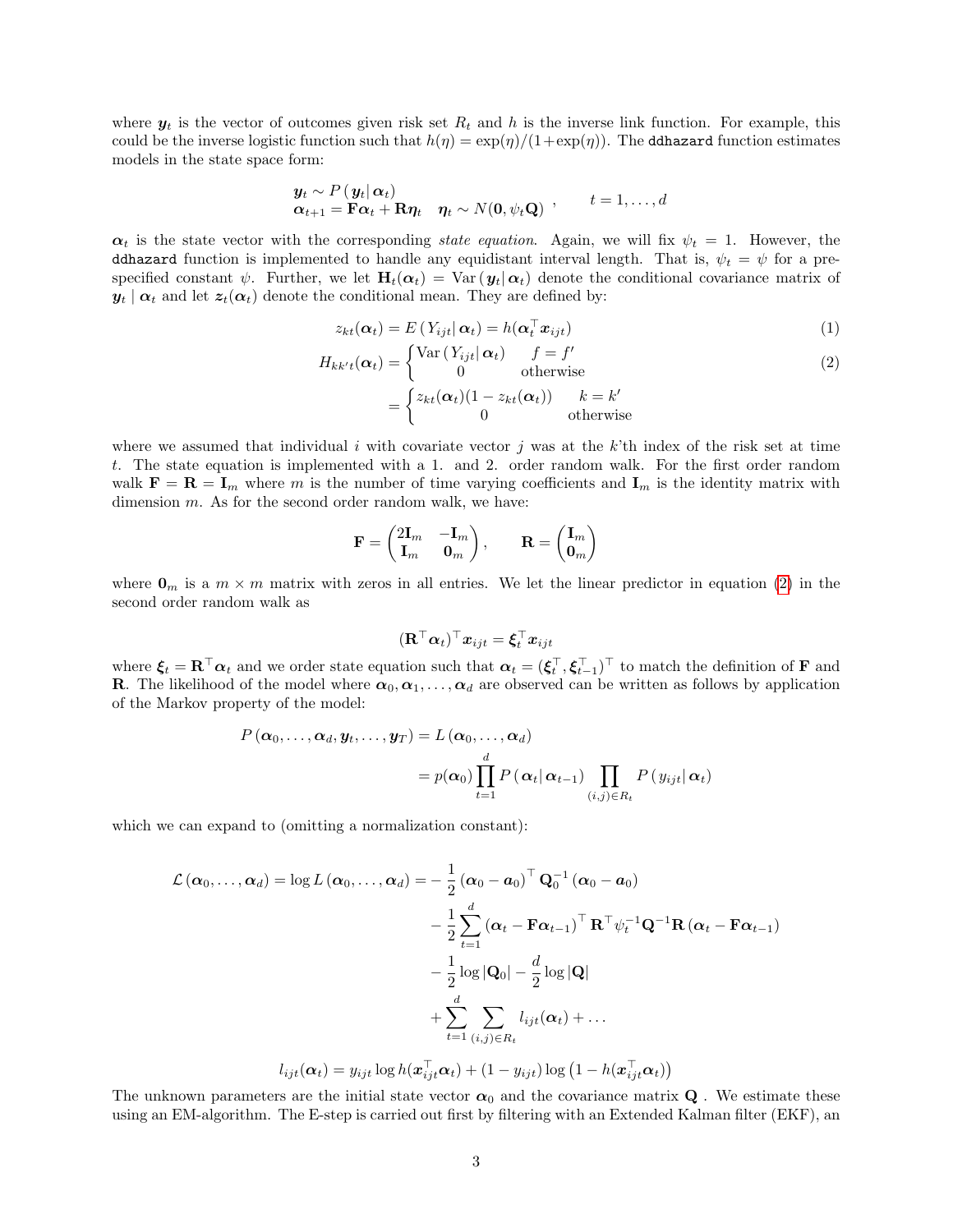Unscented Kalman filter (UKF) or an approximation of the posterior modes. We apply a smoother after using the filter. The method is chosen by the method argument of the ddhazard control function passed to the control argument of ddhazard (e.g., ddhazard\_control(method = "EKF", ...)). All filtering methods requires an initial state vector  $\alpha_0$ , co-variance matrix **Q** and initial co-variance matrix **Q**<sub>0</sub> to start.

A key thing to notice (and a likely source of error if forgotten) is that the Q argument for Q is scaled by the length of the time interval,  $\psi_t$ . The motivation for this behavior is that you can alter  $\psi_t$  and get comparable estimates of Q. Further, it will also be useful if unequal intervals lengths are implemented later.  $Q_0$  is not scaled and thus will exactly match  $Q_0$  in the estimation. The reasoning is that  $Q_0$  is independent of our time interval length and reflects our uncertainty of  $\alpha_0$ 

We will make two fits to illustrate how a call to ddhazard looks and to show that Q will be scaled by  $\psi_t$ . To do so, we use the pbc data set from the survival package. The first call is:

```
library(dynamichazard)
```

```
dd_fit_short <- ddhazard(
 Surv(time, status == 2) \degree log(bili), # Formula like for coxph from survival
 data = pbc,
 by = 100, \# Length of time intervals
 Q = diag(.3^2, 2), # Covariance matrix in state eqn
 Q_0 = diag(2^2, 2), # Covariance matrix for initial state
                                # vector
 max_T = 3600, # Last time we observeid = pbc$id, # id of individualscontrol = ddhazard_countrol(eps = 1e-4))# Print diagonal of covariance matrix
diag(dd_fit_short$Q)
## (Intercept) log(bili)
## 0.0002444905 0.0002106932
```
Above, we estimate the model with a time intervals of length by = 100. The model is the logistic model which we introduced later. For now, let us see what happens if we increase the interval length by changing the by argument:

```
library(dynamichazard)
dd_fit_wide <- ddhazard(
 Surv(time, status == 2) \sim log(bili),
 data = pbc,
 by = 150, \# Increased
 Q = diag(.3^2, 2),
 Q_0 = diag(2^2, 2),
 max_T = 3600,id = pbc$id,
 control = ddhazard_countcol(eps = 1e-4))# Print relative differences between diagonal of covariance matrices
Q_short <- sqrt(diag(dd_fit_short$Q))
Q_wide <- sqrt(diag(dd_fit_wide$Q))
(Q_wide - Q_short) / Q_short
## (Intercept) log(bili)
## -0.004653756 -0.089542764
```
We see that the diagonal entries are not "too far" from each other with the two fits. Plots of the two sets of predicted coefficients are similar in terms of width of the confidence bounds (black is the short intervals and blue is long intervals):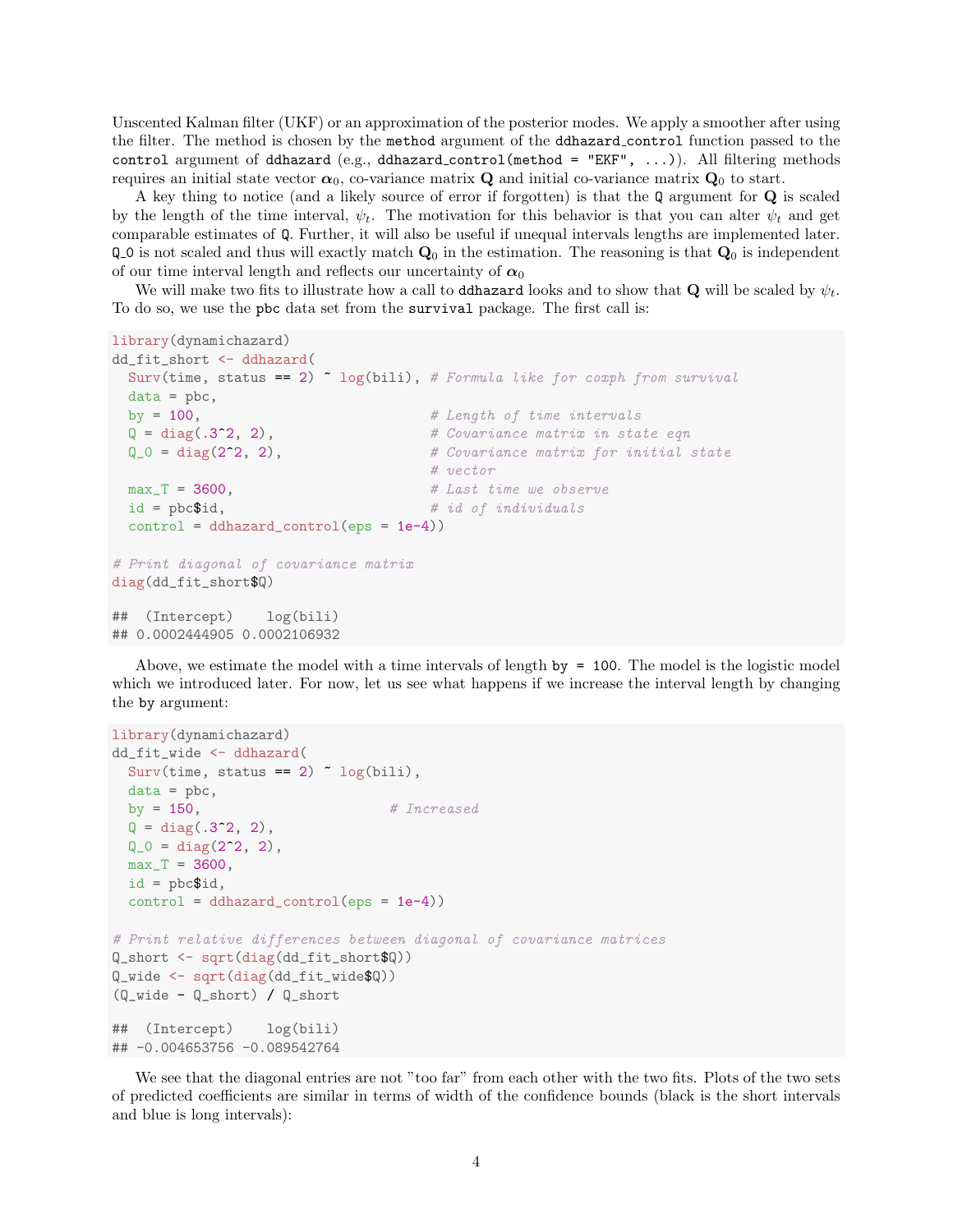```
par(mfcol = c(1, 2), mar = c(5, 4, 1, 1), cex = .75)for(i in 1:2){
  plot(dd_fit_short, cov_index = i, col = "Black")
  plot(dd_fit_wide, cov_index = i, col = "DarkBlue", add = TRUE)
}
```


Further, as expected the intercept is larger when we use longer intervals length. To ease the notation, we assume that  $\psi_t = 1$  in the rest of the vignette. The rest of this vignette is structured as follows. Section [2](#page-4-0) will cover the EM algorithm. This is followed by the sections [3,](#page-5-0) [4,](#page-8-0) and sections [5](#page-13-0) and [6](#page-16-0) which respectively covers the extended Kalman filter, unscented Kalman filter, and approximation of the posterior mode used to perform the filtering in the E-step of the EM algorithm. Next, the section [7](#page-18-0) and [8](#page-19-0) covers how estimation is done with weights or fixed effects. The sections [9](#page-21-0) and [10](#page-22-0) covers the models implemented in this package. Finally, we end with a section [11.](#page-23-0)

I encourage you to use the shiny app while reading this vignette. You can launch the shiny app by installing this package and running:

dynamichazard::ddhazard\_app()

The app will allow you to compare the methods and models described here on simulated data sets.

# <span id="page-4-0"></span>2 EM algorithm

An EM algorithm is used to estimate the initial state space vector  $\alpha_0$  and the co-variance matrix Q. Optionally  $Q_0$  is also estimated if control = ddhazard\_control(est  $Q_0$  = TRUE, ...). Though, we do not have sufficient information to estimate this matrix. Define

$$
\boldsymbol{a}_{t|s} = E(\boldsymbol{\alpha}_t | \boldsymbol{y}_1, \dots, \boldsymbol{y}_s), \qquad \mathbf{V}_{t|s} = E(\mathbf{V}_t | \boldsymbol{y}_1, \dots, \boldsymbol{y}_s)
$$

for the conditional mean and co-variance matrix. Notice that the letter 'a' is used for mean estimates while 'alpha' is used for the unknown state as is typical in the state space literature. The notation above both covers filter estimates in the case where  $s \leq t$  and smoothed estimates when  $s > t$ . We suppress the dependence of the covariates  $(x_{ijt})$  here to simplify the notation. The initial values for  $\alpha_0$ , Q and Q<sub>0</sub> can be set by passing a vector for the a  $\circ$  argument of ddhazard for  $\alpha_0$  and matrices to Q  $\circ$  and Q argument of ddhazard for respectively  $\mathbf{Q}_0$  and  $\mathbf{Q}$ .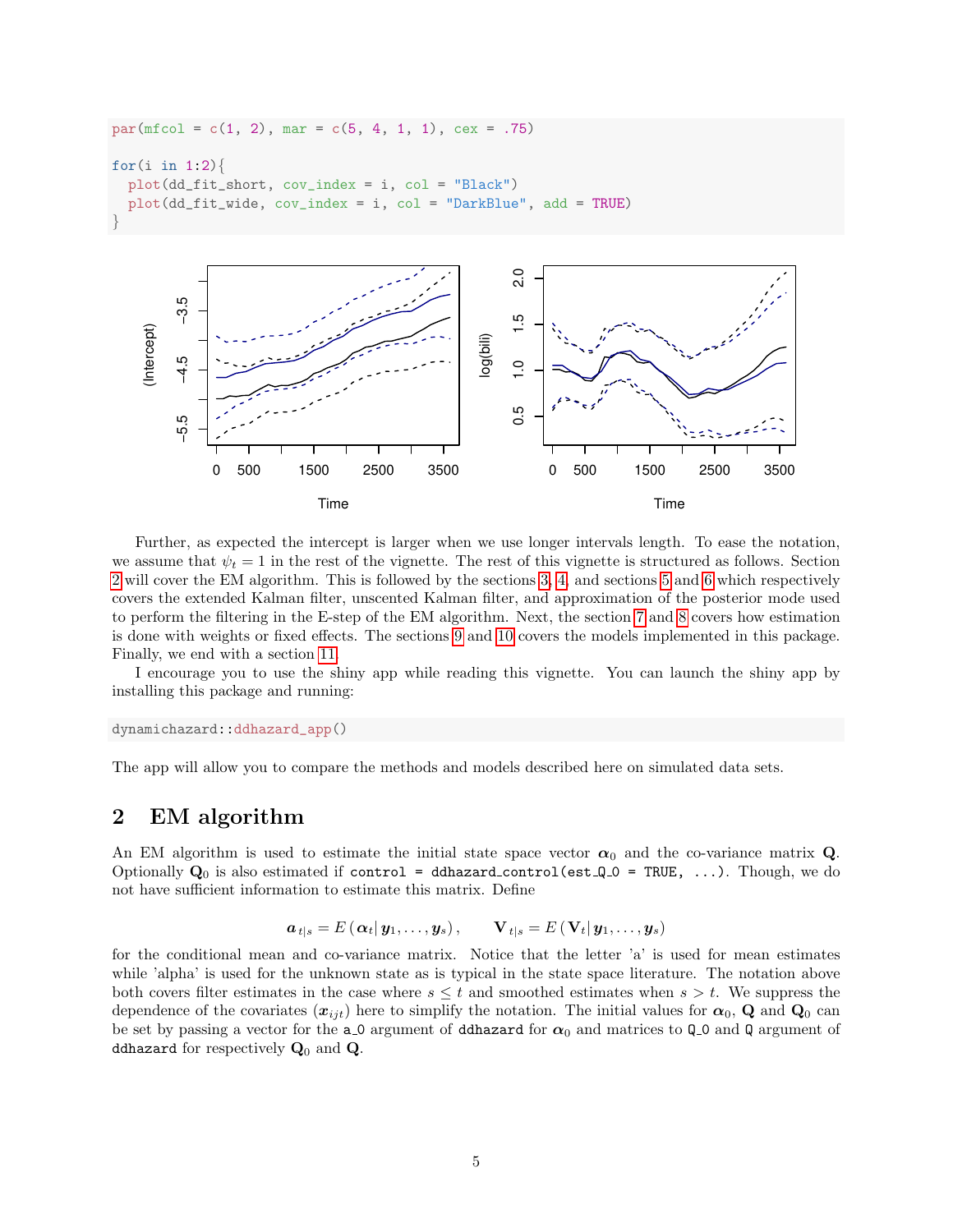## 2.1 E-step

The outcome of the E-step are the smoothed estimates:

$$
\boldsymbol{a}_{t|d}^{(k)}, \qquad \mathbf{V}_{t|d}^{(k)}, \qquad t = 0, 1, \dots, d
$$

where d is the number of periods we observe. Superscripts  $(k)$  is used to distinguish between the estimates from each iteration of the EM-algorithm. Thus,  $\boldsymbol{a}_{t,d}^{(k)}$  $t_{d}^{(\kappa)}$  is the smoothed state space vector for interval t in iteration k of the EM algorithm. The required input to start the E-step is an initial mean vector  $\hat{a}_0^{(k-1)}$  and co-variance matrix  $\widehat{\mathbf{Q}}^{(k-1)}$ . Given these input, we compute the following estimates by using a filter:

$$
\boldsymbol{a}_{j|j-1}, \quad \boldsymbol{a}_{i|i}, \quad \mathbf{V}_{j|j-1}, \quad \mathbf{V}_{i|i}, \quad i = 0, 1, \dots, d \wedge j = 1, 2, \dots, d
$$

Then the estimates are smoothed by computing:  $\lambda$ 

$$
\mathbf{B}_{t}^{(k)} = \mathbf{V}_{t-1|t-1}\mathbf{F}\mathbf{V}_{t|t-1}^{-1}
$$
\n
$$
\mathbf{a}_{t-1|d}^{(k)} = \mathbf{a}_{t-1|t-1} + \mathbf{B}_{t}(\mathbf{a}_{t|d}^{(k)} - \mathbf{a}_{t|t-1}) \qquad t = d, d-1, \dots, 1
$$
\n
$$
\mathbf{V}_{t-1|d}^{(k)} = \mathbf{V}_{t-1|t-1} + \mathbf{B}_{t}(\mathbf{V}_{t|d}^{(k)} - \mathbf{V}_{t|t-1})\mathbf{B}_{t}^{\top}
$$

## 2.2 Kalman Filter

The standard Kalman filter is carried out by recursively doing a prediction step and a correction step. This also applies for all the implemented filters. Thus, this paragraph is included to introduce general notions. The first step in the Kalman Filter is the *prediction step* where we estimate  $a_{t|t-1}$  and  $V_{t|t-1}$  based on  $a_{t-1|t-1}$  and  $V_{t-1|t-1}$ . Secondly, we carry out the *correction step* where we estimate  $a_{t|t}$  and  $V_{t|t}$  based on  $a_{t|t-1}$  and  $V_{t|t-1}$  and the observations. We repeat the process until  $t = d$ .

### 2.3 M-step

The M-step updates the mean  $\hat{a}_0^{(k-1)}$  and co-variance matrices  $\hat{\mathbf{Q}}^{(k-1)}$  and  $\hat{\mathbf{Q}}_0^{(k-1)}$  (the latter being optional). These are computed by:

$$
\begin{aligned} \widehat{\mathbf{Q}}_{0}^{(k)} &= \mathbf{a}_{0|d}^{(k)}, \qquad \widehat{\mathbf{Q}}_{0}^{(k)} = \mathbf{V}_{0|d}^{(k)} \\ \widehat{\mathbf{Q}}^{(k)} &= \frac{1}{d} \sum_{t=1}^{d} \mathbf{R}^{\top} \left( \left( \mathbf{a}_{t|d}^{(k)} - \mathbf{F} \mathbf{a}_{t-1|d}^{(k)} \right) \left( \mathbf{a}_{t|d}^{(k)} - \mathbf{F} \mathbf{a}_{t-1|d}^{(k)} \right)^{\top} \\ &+ \mathbf{V}_{t|d}^{(k)} - \mathbf{F} \mathbf{B}_{t}^{(k)} \mathbf{V}_{t|d}^{(k)} - \left( \mathbf{F} \mathbf{B}_{t}^{(k)} \mathbf{V}_{t|d}^{(k)} \right)^{\top} + \mathbf{F} \mathbf{V}_{t-1|d}^{(k)} \mathbf{F}^{\top} \right) \mathbf{R} \end{aligned}
$$

We check the relative norm of the change in the state vectors to check for convergence. You can select the threshold for convergence by setting the eps argument of ddhazard control which is passed to the control argument of ddhazard (e.g., ddhazard\_control(eps =  $0.001, ...$ )). Algorithm [1](#page-6-0) shows the method.

# <span id="page-5-0"></span>3 Extended Kalman Filter

The idea of the Extended Kalman filter is to replace the observational equation with a first order Taylor expansion. This approximated model can then be estimated with a regular Kalman Filter. The EKF presented here is originally described in [Fahrmeir \[1992\]](#page-25-0) and [Fahrmeir](#page-25-1) [\[1994\]](#page-25-1) where the EM-algorithm as shown above is also from. The formulation in [Fahrmeir \[1994\]](#page-25-1) differs from the standard Kalman Filter by re-writing the correction step using the Woodbury matrix identity. This has two computational advantages. The first one is that the time complexity is  $O(n_t)$  instead of  $O(n_t^3)$  where  $n_t = |R_t|$  denotes the cardinality of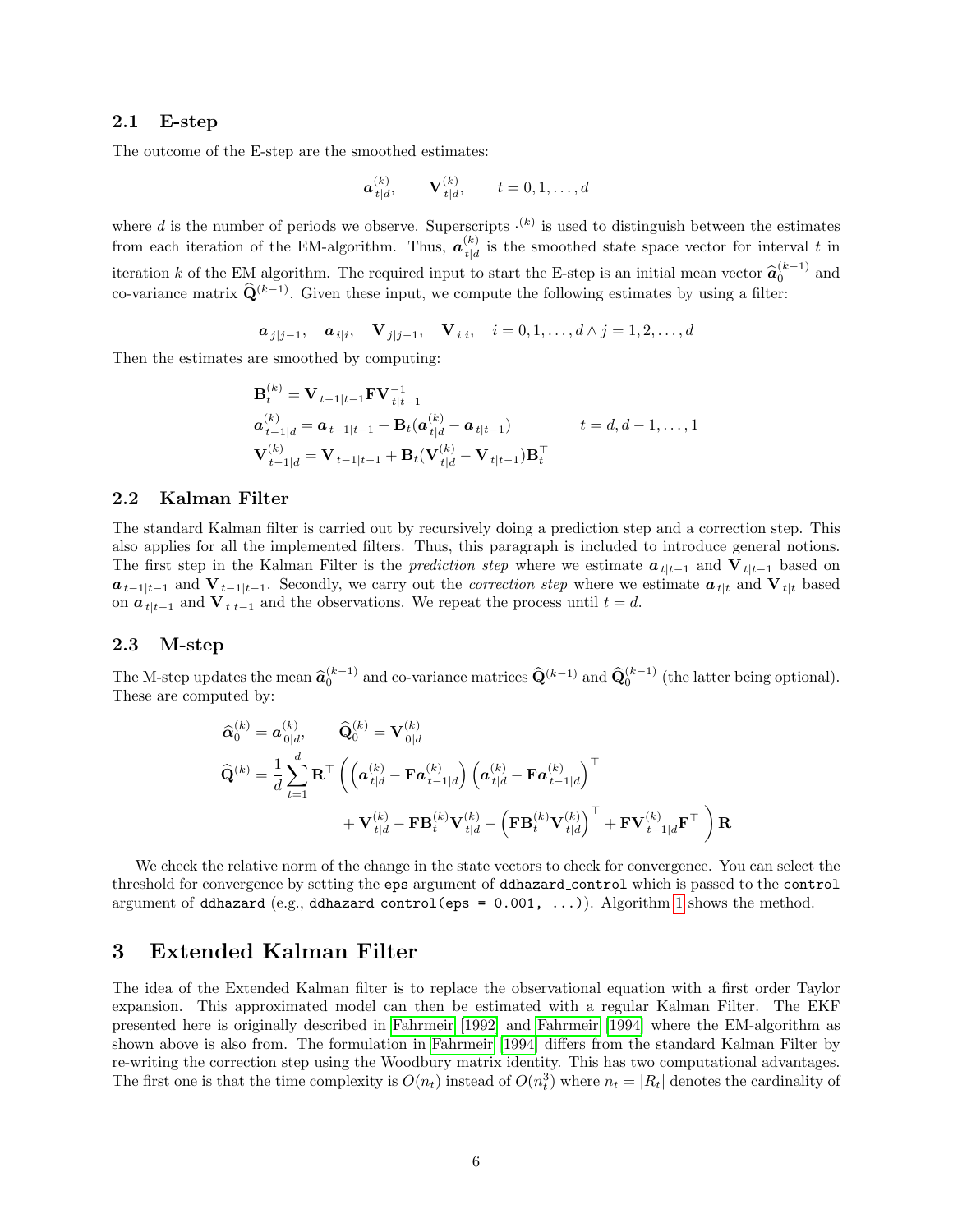<span id="page-6-0"></span>Input:  ${\bf Q}, {\bf Q}_0, {\bf a}_0, {\bf X}_1, \ldots, {\bf X}_d, {\bf y}_1, \ldots, {\bf y}_d, R_1, \ldots, R_d$ Convergence threshold  $\epsilon$ 1: Set  $a_{0|0}^{(0)} = a_0$  and  ${\bf Q}^{(0)} = {\bf Q}$ 2: for  $k = 1, 2, ...$  do 3: **procedure E-STEP** 4: Apply filter with  $\boldsymbol{a}_{0|0}^{(k-1)}$  $\mathbf{Q}_{0|0}^{(k-1)}$ ,  $\mathbf{Q}^{(k-1)}$  and  $\mathbf{Q}_{0}$  to get  $a_{1|0}, a_{1|1}, a_{2|1}, \ldots, a_{d|d-1}, a_{d|d}$  and  ${\bf V}_{1|0},\,{\bf V}_{1|1},\,{\bf V}_{2|1},\ldots,\,{\bf V}_{d|d-1},\,{\bf V}_{d|d}$ Apply smoother by computing 5: **for**  $t = d, d - 1, ..., 1$  do 6:  ${\bf B}_t^{(k)} = {\bf V}_{t-1|t-1}{\bf F}{\bf V}_{t|t-1}^{-1}$ 7:  $\bm{a}_{t-1|d}^{(k)} = \bm{a}_{t-1|t-1} + \mathbf{B}_t^{(k)}(\bm{a}_{t|d}^{(k)} - \bm{a}_{t|t-1})$ 8:  ${\bf V}_{t-1|d}^{(k)} = {\bf V}_{t-1|t-1} + {\bf B}_t^{(k)} ({\bf V}_{t|d}^{(k)} - {\bf V}_{t|t-1}) \left( {\bf B}_t^{(k)} \right)^\top$ 9: **procedure** M-STEP Update the initial state and the covariance matrix by  $10:$  $\overset{(k)}{\stackrel{0}{_{0}}\shortmid 0}=\boldsymbol{a}_{0|d}^{(k)}$  $0|d$ 11:  ${\bf Q}^{(k)} = \frac{1}{4}$ d  $\stackrel{d}{\blacktriangle}$  $t=1$  $\mathbf{R}^{\top}\left(\left(\bm{a}_{t|d}^{(k)} - \mathbf{F}\bm{a}_{t-}^{(k)}\right) \right.$  $\left(\begin{matrix} (k)\ t-1\vert d \end{matrix}\right) \left(\begin{matrix} \boldsymbol{a}^{(k)}_{t\vert d} - \mathbf{F}\boldsymbol{a}^{(k)}_{t-1} \end{matrix}\right)$  $t-1|d$ <sup>⊤</sup>  $+ {\bf V}_{t|d}^{(k)}-{\bf FB}_t^{(k)}{\bf V}_{t|d}^{(k)} \left(\mathbf{FB}_{t}^{(k)}\mathbf{V}_{t|d}^{(k)}\right)$  $t|d$  $\Big)^{\top}+{\bf F}{\bf V}^{(k)}_{t-1|d}{\bf F}^{\top}\ \Bigg)$ 

Stop the if sum of relative norm of changes is below the threshold

12:  $\sum_{t=0}^{d}$  $\|\bm{a}_{t|d}^{(k)} - \bm{a}_{t|d}^{(k-1)}\|$  $\frac{1}{t|d}$  –  $\mathbf{a}^{(k-1)}$ <br> $\frac{1}{t|d}$ <br> $\mathbf{a}^{(k-1)}$ <br> $\frac{1}{t|d}$  $\frac{d}{\|\cdot\|} < \epsilon$ 

the risk set. Secondly, we do not have store an intermediate  $n_t \times n_t$  matrix. The EKF starts with prediction step where we compute:

R

$$
\boldsymbol{a}_{t|t-1} = \boldsymbol{\mathrm{F}} \boldsymbol{a}_{t-1|t-1},
$$
  

$$
\boldsymbol{\mathrm{V}}_{t|t-1} = \boldsymbol{\mathrm{F}} \boldsymbol{\mathrm{V}}_{t-1|t-1} \boldsymbol{\mathrm{F}}^\top + \boldsymbol{\mathrm{R}} \boldsymbol{\mathrm{Q}} \boldsymbol{\mathrm{R}}^\top
$$

Secondly, we perform the correction step by:

$$
\begin{aligned} \mathbf{V}_{t|t} & = \left(\mathbf{V}_{t|t-1}^{-1} + \mathbf{U}_{t}(\bm{a}_{t|t-1})\right)^{-1} \\ \bm{a}_{t|t} & = \bm{a}_{t|t-1} + \mathbf{V}_{t|t} \bm{u}_{t}(\bm{a}_{t|t-1}) \end{aligned}
$$

where  $u_t(a_{t|t-1})$  and  $U_t(a_{t|t-1})$  are given by:

$$
\mathbf{u}_t(\alpha_t) = \sum_{(i,j)\in R_t} \mathbf{u}_{ijt}(\alpha_t), \quad \mathbf{u}_{ijt}(\alpha_t) = \mathbf{x}_{ijt} \frac{\partial h(\eta)/\partial \eta}{H_{kkt}(\alpha_t)} (y_{ijt} - h(\eta)) \Big|_{\eta = \mathbf{x}_{ijt}^\top \alpha_t}
$$
  

$$
\mathbf{U}_t(\alpha_t) = \sum_{(i,j)\in R_t} \mathbf{U}_{ijt}(\alpha_t), \quad \mathbf{U}_{ijt}(\alpha_t) = \mathbf{x}_{ijt} \mathbf{x}_{ijt}^\top \frac{(\partial h(\eta)/\partial \eta)^2}{H_{kkt}(\alpha_t)} \Big|_{\eta = \mathbf{x}_{ijt}^\top \alpha_t}
$$

 $R_t$  is the set of indices of individuals who are at risk in time interval t. Further, the ks in  $H_{kkt}(\alpha_t)$  are set such that the match with the *i*'th individuals *j*'th covariate matrix. Algorithm [2](#page-7-0) shows the EKF method.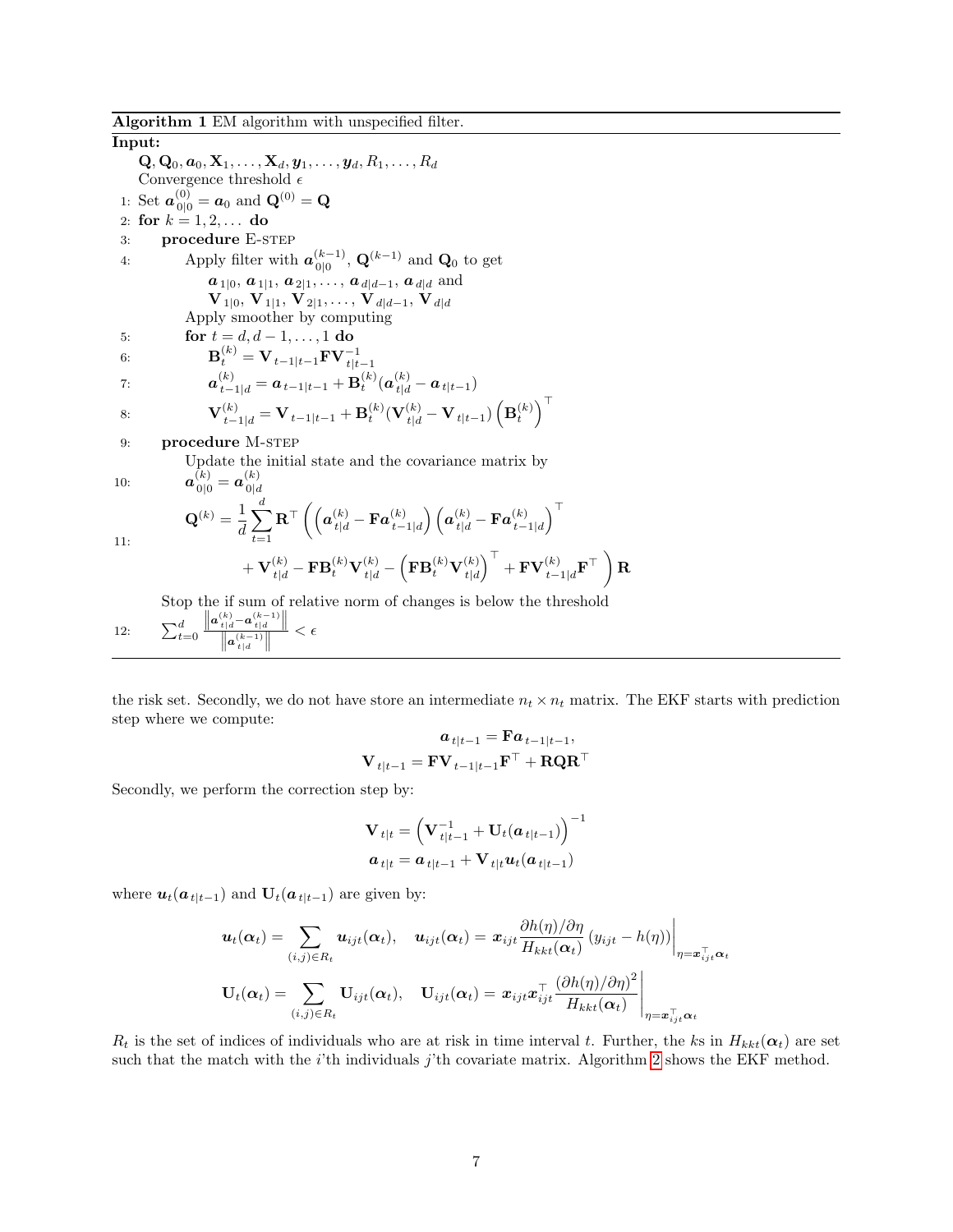<span id="page-7-0"></span>Algorithm 2 Extended Kalman filter (EKF).

Input:  $\mathbf{Q}, \mathbf{Q}_0, \boldsymbol{a}_0, \,\mathbf{X}_1, \dots, \mathbf{X}_d, \, \boldsymbol{y}_1, \dots, \boldsymbol{y}_d, \, R_1, \dots, R_d$ 1: Set  $a_{0|0} = a_0$  and  $V_{0|0} = Q_0$ 2: for  $t = 1, 2, ..., d$  do 3: **procedure PREDICTION STEP** 4:  $a_{t|t-1} = \mathbf{F}a_{t-1|t-1}$  $5: \hspace{1cm} {{\mathbf{V}}_{t}}_{|t-1} = {\mathbf{F}}{{\mathbf{V}}_{t-1}}_{|t-1}{\mathbf{F}}^{\top} + {\mathbf{R}}{\mathbf{Q}}{\mathbf{R}}^{\top}$ 6: procedure CORRECTION STEP Compute the score vector and the information matrix and set 7: Let  $a = a_{t|t-1}$ 8:  $\bm{u}_t(\bm{a}) = \sum_{(i,j) \in R_t} \bm{u}_{ijt}(\bm{a}), \quad \bm{u}_{ijt}(\bm{a}) = \bm{x}_{ijt} \frac{\partial h(\eta)/\partial \eta}{H_{kkt}(\bm{a})}$  $\left. \frac{\partial h(\eta)/\partial \eta}{H_{kkt}(\bm{a})} \left( y_{ijt} - h(\eta) \right) \right|_{\eta = \bm{x}_{ijt}^\top \bm{a}}$ 9:  $\mathbf{U}_t(\boldsymbol{a}) = \sum_{(i,j) \in R_t} \mathbf{U}_{ijt}(\boldsymbol{a}), \quad \mathbf{U}_{ijt}(\boldsymbol{a}) = \boldsymbol{x}_{ijt} \boldsymbol{x}_{ijt}^\top \frac{(\partial h(\eta)/\partial \eta)^2}{H_{kkt}(\boldsymbol{a})}$  $H_{kkt}(\boldsymbol{a})$  $\Big|_{\eta = \boldsymbol{x}_{ijt}^{\top} \boldsymbol{a}}$  $\mathbf{U}_{t|t} = \left(\mathbf{V}_{t|t-1}^{-1} + \mathbf{U}_{t}(\boldsymbol{a})\right)^{-1}$ 11:  $a_{t|t} = a_{t|t-1} + V_{t|t}u_t(a)$ 

#### 3.1 Divergence

Initial testing showed that the EKF has issues with divergence for some data set. The cause of divergence seems to be overstepping in the correction step where we update  $a_{t|t}$ . In particular, the signs of the elements of  $a_{t}$  tends to alter between  $t-1, t, t+1$  etc. and the absolute values tends to increase in each iteration when the algorithm diverges. The following section describes solutions to this issue. [Fahrmeir \[1992\]](#page-25-0) mentions that the correction step can be viewed as a single Fisher Scoring step. This motivates:

- 1. To take multiple steps if  $a_{t|t}$  is far from  $a_{t|t-1}$ .
- 2. Introduce a learning rate.

Simulated data sets show that the learning rate solves the issues with divergence. Let  $1 \ge \zeta_0 > 0$  denote the learning rate and  $\epsilon_{NR}$  denote the tolerance for convergence in the correction step. Then set  $\boldsymbol{a} = \boldsymbol{a}_{t|t-1}$ and compute:

$$
\mathbf{V}_{t|t} = \left(\mathbf{V}_{t|t-1}^{-1} + \mathbf{U}_{t}(a)\right)^{-1}
$$
\n
$$
a_{t|t} = \mathbf{V}_{t|t} \left(\mathbf{U}_{t}(a)a + \mathbf{V}_{t|t-1}^{-1} a_{t|t-1} + \zeta_0 u_t(a)\right)
$$
\nif  $\|\mathbf{a}_{t|t} - \mathbf{a}\| / (\|\mathbf{a}\| + \delta) < \epsilon_{\text{NR}}$  then exit

\nelse set  $\mathbf{a} = \mathbf{a}_{t|t}$  and repeat

where  $\delta$  is small like  $10^{-9}$ . The arguments for the above formulas are covered later in the global mode approximation section. Selecting  $\zeta_0 < 1$  in case of divergence can solve the non-convergence issue. Thus, the following procedure is used if the algorithm fails with initial learning rate  $\zeta_0$ : try a learning of  $\zeta_0$  for given  $0 < \zeta_0 \leq 1$  and define  $0 < \zeta < 1$ . If that fails then try a rate of  $\zeta_0 \zeta^1$ . If that fails then try a rate of  $\zeta_0 \zeta^2$  etc. The process is stopped when we succeed to fit the model or we fail to estimate the model with a learning rate of  $\zeta_0 \zeta^b$  for a given integer b.

While [Fahrmeir \[1992\]](#page-25-0) does not observe improvements with multiple iterations, we find improvements in terms of out-of-sample prediction (for example by setting  $\epsilon_{NR} = 10^{-2}$  or lower) with a moderate or large amount of observations.

The value of  $\zeta_0$  and  $\epsilon_{\rm NR}$  are set by respectively the arguments LR and NR eps to ddhazard control. By default, LR = 1 and NR eps = NULL which yields a learning rate of 1 and a single Fischer scoring step. These arguments can be altered by setting e.g. control = ddhazard\_control(LR =  $0.75$ , NR eps =  $0.00001$ ) for a learning rate of 0.75 and a threshold in the Fisher Scoring of  $10^{-5}$ .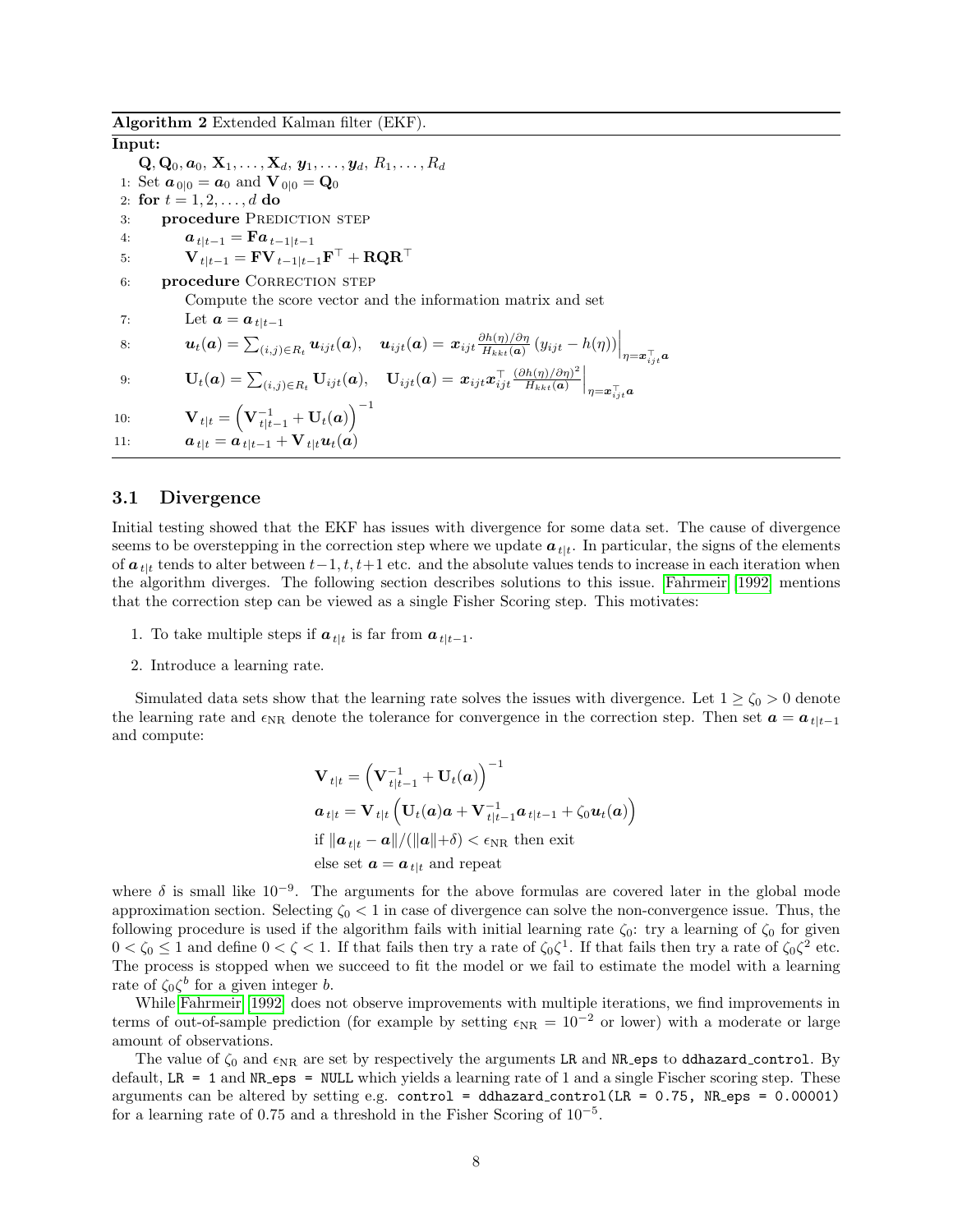<span id="page-8-1"></span>**Algorithm 3** EKF with extra correction steps, learning rate, and hyperparameter  $\xi$  replacing lines [8-11](#page-7-0) of Algorithm [2.](#page-7-0)

## Input:

Threshold  $\epsilon_{NR}$ , learning rate  $\zeta_0$  and small numbers  $\delta$  and  $\xi$ 

1:  $a_{t|t} = a_{t|t-1}$ 2: repeat 3:  $a = a_{t|t}$  $u_t(\boldsymbol{a}) = \sum_{(i,j) \in R_t} \boldsymbol{u}_{ijt}(\boldsymbol{a}), \quad \boldsymbol{u}_{ijt}(\boldsymbol{a}) = \boldsymbol{x}_{ijt} \frac{\partial h(\eta)/\partial \eta}{H_{kkt}(\boldsymbol{a})+1}$  $\frac{\partial h(\eta)/\partial \eta}{H_{kkt}(\boldsymbol{a})+\xi} (y_{ijt} - h(\eta))\Big|_{\eta = \boldsymbol{x}_{ijt}^\top \boldsymbol{a}}$  $\textbf{U}_t(\boldsymbol{a}) = \sum_{(i,j) \in R_t} \mathbf{U}_{ijt}(\boldsymbol{a}), \quad \mathbf{U}_{ijt}(\boldsymbol{a}) = \boldsymbol{x}_{ijt} \boldsymbol{x}_{ijt}^\top \frac{(\partial h(\eta)/\partial \eta)^2}{H_{kkt}(\boldsymbol{a}) + \xi}$  $H_{kkt}(\boldsymbol{a})+\xi$  $\Big|_{\eta = \boldsymbol{x}_{ijt}^\top \boldsymbol{a}}$ 6:  $\qquad \mathbf{V}_{t|t} = \left( \mathbf{V}_{t|t-1}^{-1} + \mathbf{U}_{t}(\boldsymbol{a}) \right)^{-1}$  $\sigma_{t} = \mathbf{V}_{t|t}\left(\mathbf{U}_t(\boldsymbol{a})\boldsymbol{a} + \mathbf{V}_{t|t-1}^{-1}\boldsymbol{a}_{t|t-1} + \zeta_0\boldsymbol{u}_t(\boldsymbol{a})\right),$ 8:  $\textbf{until } \left\|\bm{a}_{t|t} - \bm{a}\right\| / (\left\|\bm{a}\right\| + \delta) < \epsilon_{\text{NR}}$ 

In addition, a minor term is added covariance matrix to reduce the influence of extreme values. Thus, the score and information matrix are computed with:

$$
\mathbf{u}_{t}(\alpha_{t}) = \sum_{(i,j) \in R_{t}} \mathbf{u}_{ijt}(\alpha_{t}), \quad \mathbf{u}_{ijt}(\alpha_{t}) = \mathbf{x}_{ijt} \frac{\partial h(\eta)/\partial \eta}{H_{kkt}(\alpha_{t}) + \xi} (y_{ijt} - h(\eta)) \Big|_{\eta = \mathbf{x}_{ijt}^{\top} \alpha_{t}}
$$

$$
\mathbf{U}_{t}(\alpha_{t}) = \sum_{(i,j) \in R_{t}} \mathbf{U}_{ijt}(\alpha_{t}), \quad \mathbf{U}_{ijt}(\alpha_{t}) = \mathbf{x}_{ijt} \mathbf{x}_{ijt}^{\top} \frac{(\partial h(\eta)/\partial \eta)^{2}}{H_{kkt}(\alpha_{t}) + \xi} \Big|_{\eta = \mathbf{x}_{ijt}^{\top} \alpha_{t}}
$$

where  $\xi > 0$  is a small number. The default can be changed with the denom term argument of ddhazard control. The approach is similar to how the glmnet package handles close to boundary estimates [see [Friedman et al.,](#page-25-2) [2010\]](#page-25-2). Algorithm [3](#page-8-1) shows the new E-step.

## <span id="page-8-0"></span>4 Unscented Kalman Filter

The UKF selects state vectors called *sigma point* with given *sigma weigths* chosen to match the moments of observation equation. The idea is similar to a Monte Carlo methods for state space models but where the state vectors are chosen deterministically rather than randomly drawn.

The motivation to use the UKF in place of the EKF is that we avoid the linerization error in the EKF. [Julier and Uhlmann \[1997\]](#page-25-3) introduce a UKF that approximate the first two moments and up to fourth moment in certain settings. [Julier and Uhlmann \[2004\]](#page-25-4) further develop the UKF and extends it to what is later called the Scaled Unscented Transformation. We will cover the the Scaled Unscented Transformation with the parametrizion from [Wan and Van Der Merwe \[2000\]](#page-25-5) and formulas from [Menegaz \[2016\]](#page-25-6).

One of the reasons the UKF has received a lot of attention (especially in engineering) is for settings where the observation equation is complicated since the UKF does not require computation of the Jacobian matrix. However, deriving the Jacobian matrix for the models in this package is not difficult.

## 4.1 The usual UKF formulation

We start by introducing a common notation used in the UKF literature. For two random vectors  $v_t$  and  $b_t$ , let:

$$
\mathbf{P}_{\boldsymbol{v}_t,\boldsymbol{b}_t} = \text{Cov}(\boldsymbol{v}_t,\boldsymbol{b}_t|\boldsymbol{y}_1,\ldots,\boldsymbol{y_t})
$$

Notice that  $\mathbf{P}_{\alpha_t,\alpha_t} = \mathbf{V}_{t|t}$ . The UKF start with the prediction step. As pointed out in [Julier and](#page-25-4) [Uhlmann \[2004\]](#page-25-4) and [Menegaz \[2016\]](#page-25-6), the regular Kalman filter prediction step can be used when the state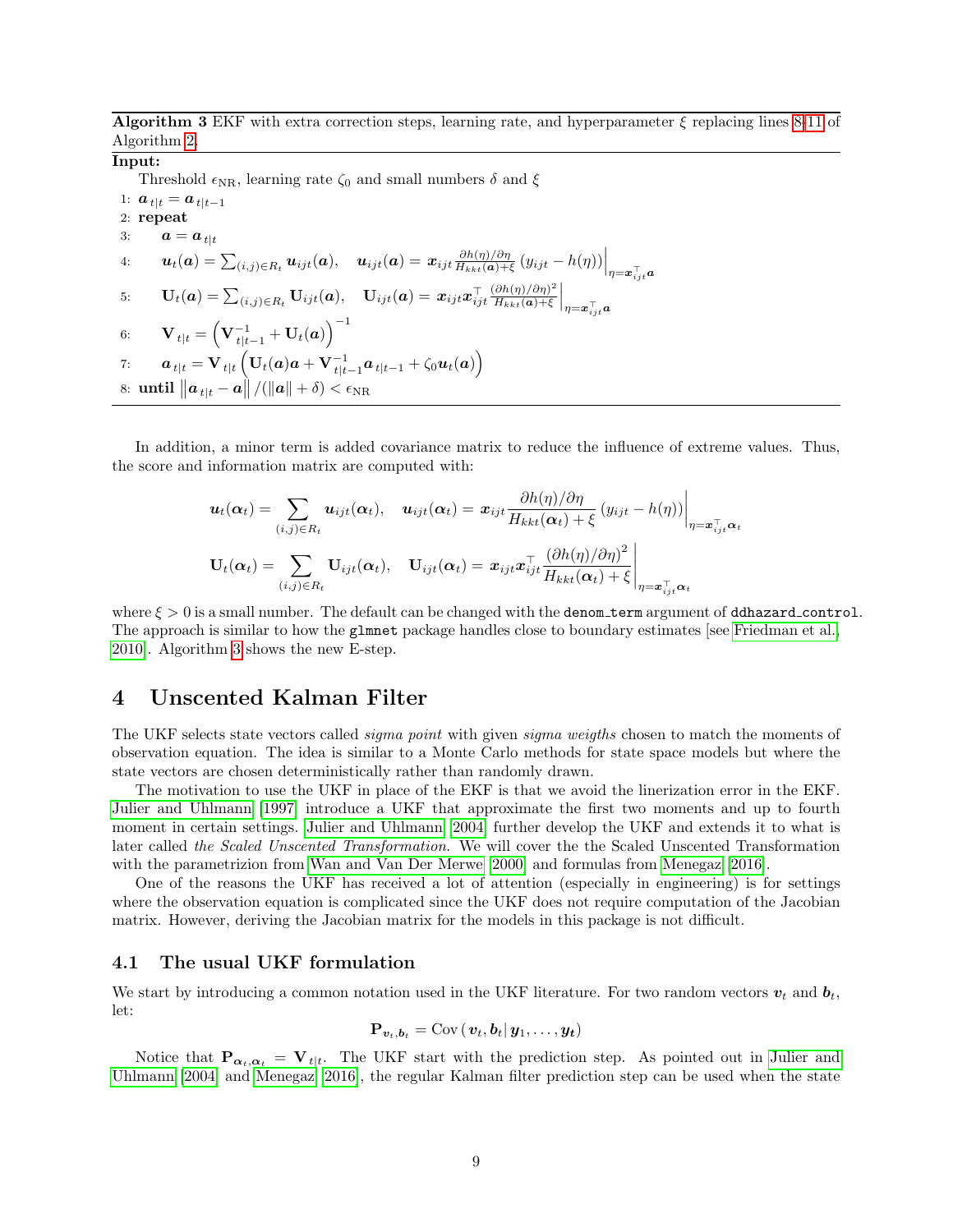equation is a linear Gaussian model. Thus, the prediction step is:

$$
\begin{aligned} \boldsymbol{a}_{t|t-1} & = \mathbf{F} \boldsymbol{a}_{t-1|t-1}, \\ \mathbf{V}_{t|t-1} & = \mathbf{F} \mathbf{V}_{t-1|t-1} \mathbf{F}^{\top} + \mathbf{R} \mathbf{Q} \mathbf{R}^{\top} \end{aligned}
$$

This is exact given the previous estimates  $a_{t-1|t-1}$  and  $V_{t-1|t-1}$  and computationally less demanding. Then we select  $2q + 1$  so-called *sigma points* (where q is the dimension of the state equation) denoted by  $\widehat{\boldsymbol{a}}_0, \widehat{\boldsymbol{a}}_1, \ldots, \widehat{\boldsymbol{a}}_{2q+1}$  according to:

$$
\begin{aligned}\n\widehat{\mathbf{a}}_{0} &= \mathbf{a}_{t|t-1} \\
\widehat{\mathbf{a}}_{j} &= \mathbf{a}_{t|t-1} + \sqrt{q + \lambda} \left( \sqrt{\mathbf{V}_{t|t-1}} \right)_{j} \\
\widehat{\mathbf{a}}_{j+q} &= \mathbf{a}_{t|t-1} - \sqrt{q + \lambda} \left( \sqrt{\mathbf{V}_{t|t-1}} \right)_{j}\n\end{aligned}
$$
\n $j = 1, 2, \ldots, q$ 

where  $(\sqrt{\mathbf{V}_{t|t-1}})_j$  is the j'th column of the lower triangular matrix of the Cholesky decomposition of  $\mathbf{V}_{t|t-1}$ . We assign the following weights to each sigma point (we will cover selection of the hyperparameters  $\alpha$ ,  $\beta$ and  $\kappa$  shortly):

$$
W_0^{[m]} = \frac{\lambda}{q + \lambda}
$$
  
\n
$$
W_0^{[c]} = \frac{\lambda}{q + \lambda} + 1 - \alpha^2 + \beta
$$
  
\n
$$
W_0^{[cc]} = \frac{\lambda}{q + \lambda} + 1 - \alpha
$$
  
\n
$$
W_j^{[m]} = W_j^{[c]} = \frac{1}{2(q + \lambda)}, \qquad j = 1, ..., 2q
$$
  
\n
$$
\lambda = \alpha^2(q + \kappa) - q
$$

Next, we proceed to the correction step. We start by defining the following intermediates:

$$
\hat{\mathbf{y}}_{j} = \mathbf{z}_{t} (\hat{\mathbf{a}}_{j}), \qquad j = 0, 1, ..., 2q
$$
\n
$$
\hat{\mathbf{Y}} = (\hat{\mathbf{y}}_{0}, ..., \hat{\mathbf{y}}_{2q})
$$
\n
$$
\overline{\mathbf{y}} = \sum_{j=0}^{2q} W_{j}^{[m]} \mathbf{y}_{j}, \qquad \Delta \hat{\mathbf{Y}} = \hat{\mathbf{Y}} - \overline{\mathbf{y}} \mathbf{1}^{\top}, \qquad \hat{\mathbf{H}} = \sum_{j=0}^{2q} W_{j}^{[c]} \mathbf{H}_{t} (\hat{\mathbf{a}}_{j})
$$
\n
$$
\Delta \hat{\mathbf{A}} = (\hat{\mathbf{a}}_{0}, ..., \hat{\mathbf{a}}_{2q}) - \mathbf{a}_{t|t-1} \mathbf{1}^{\top}
$$
\n
$$
\mathbf{P}_{\mathbf{y}_{t}, \mathbf{y}_{t}} = \sum_{j=0}^{2q} W_{j}^{[c]} \left( (\hat{\mathbf{y}}_{j} - \overline{\mathbf{y}})(\hat{\mathbf{y}}_{j} - \overline{\mathbf{y}})^{\top} + \widehat{\mathbf{H}} \right) = \Delta \hat{\mathbf{Y}} \text{diag}\left(\mathbf{W}^{(c)}\right) \Delta \hat{\mathbf{Y}}^{\top} + \widehat{\mathbf{H}}
$$
\n
$$
\mathbf{P}_{\alpha_{t}, \mathbf{y}_{t}} = \sum_{j=0}^{2q} W_{j}^{[cc]} (\hat{\mathbf{a}}_{j} - \mathbf{a}_{t|t-1}) (\hat{\mathbf{y}}_{j} - \overline{\mathbf{y}})^{\top} = \Delta \hat{\mathbf{A}} \text{diag}\left(\mathbf{W}^{(cc)}\right) \Delta \hat{\mathbf{Y}}^{\top}
$$

Then the correction step is:

$$
\begin{aligned} \boldsymbol{a}_{t|t} &= \boldsymbol{a}_{t|t-1} + \mathbf{P}_{\boldsymbol{\alpha}_t,\boldsymbol{y}_t} \mathbf{P}_{\boldsymbol{y}_t,\boldsymbol{y}_t}^{-1} (\boldsymbol{y}_t - \overline{\boldsymbol{y}}) \\ \mathbf{V}_{t|t} &= \mathbf{V}_{t|t-1} - \mathbf{P}_{\boldsymbol{\alpha}_t,\boldsymbol{y}_t} \mathbf{P}_{\boldsymbol{y}_t,\boldsymbol{y}_t}^{-1} \mathbf{P}_{\boldsymbol{\alpha}_t,\boldsymbol{y}_t}^\top \end{aligned}
$$

### 4.2 Re-writting

The above formulation has the drawback that we have to invert  $P_{y_t,y_t}$  which is in-feasible when the number of observations is large. We can re-write the correction step above by using the Woodbury matrix identity to get an algorithm  $O(n_t)$  instead of  $O(n_t^3)$  where  $n_t = |R_t|$  is the number of elements of the risk set. The correction step can be computed as: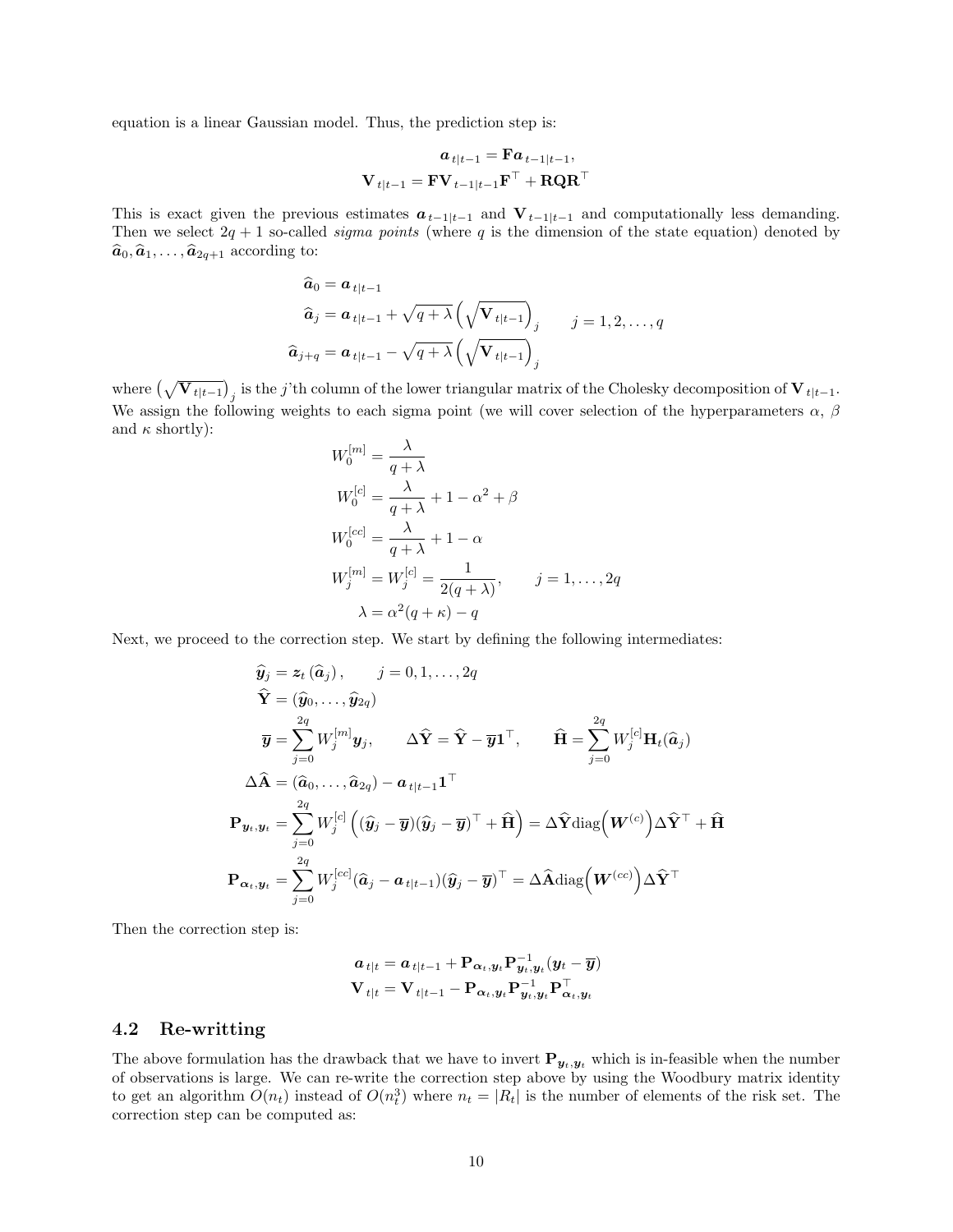$$
\tilde{\mathbf{y}} = \Delta \hat{\mathbf{Y}}^{\top} \hat{\mathbf{H}}^{-1} (\mathbf{y}_{t} - \overline{\mathbf{y}})
$$
\n
$$
\mathbf{G} = \Delta \hat{\mathbf{Y}}^{\top} \hat{\mathbf{H}}^{-1} \Delta \hat{\mathbf{Y}}
$$
\n
$$
\mathbf{c} = \tilde{\mathbf{y}} - \mathbf{G} \left( \text{diag} \left( \mathbf{W}^{(c)} \right)^{-1} + \mathbf{G} \right)^{-1} \tilde{\mathbf{y}}
$$
\n
$$
\mathbf{L} = \mathbf{G} - \mathbf{G} \left( \text{diag} \left( \mathbf{W}^{(c)} \right)^{-1} + \mathbf{G} \right)^{-1} \mathbf{G}
$$
\n
$$
\mathbf{a}_{t|t} = \mathbf{a}_{t|t-1} + \Delta \hat{\mathbf{A}} \text{diag} \left( \mathbf{W}^{(cc)} \right) \mathbf{c}
$$
\n
$$
\mathbf{V}_{t|t} = \mathbf{V}_{t|t-1} - \Delta \hat{\mathbf{A}} \text{diag} \left( \mathbf{W}^{(cc)} \right) \mathbf{L} \text{diag} \left( \mathbf{W}^{(cc)} \right) \Delta \hat{\mathbf{A}}^{\top}
$$

where  $\tilde{y}$ ,  $\mathbf{G}$ ,  $\mathbf{L}$  and  $\boldsymbol{c}$  are intermediates. The above algorithm is  $O(n_t)$  since  $\mathbf{H}$  is a diagonal matrix. Algorithm [4](#page-11-0) shows the UKF method.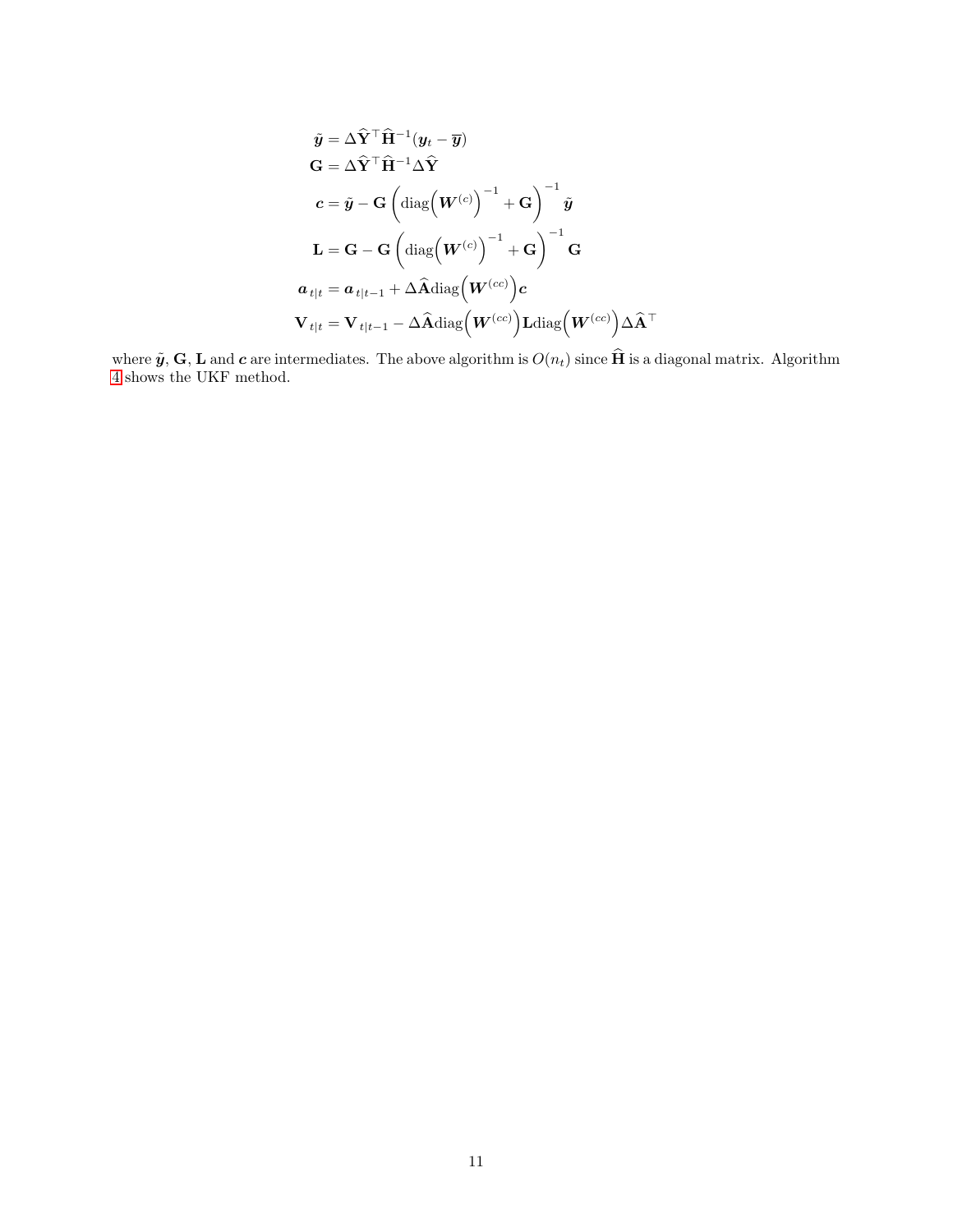<span id="page-11-0"></span>**Algorithm 4** The unscented Kalman filter (UKF) where  $V_{\text{th}}^{1/2}$  $t_{t|t-1}^{1/2}$  denotes the "square root" matrix of  $V_{t|t-1}$ and  $(\mathbf{V}_{t|t}^{1/2})$  $t|t-1$ ) denotes the j'th column of the "square root" matrix. diag( $\cdot$ ) gives a diagonal matrix with the entries of the argument vector in the diagonal. q is the dimension of the state vector.  $\mathbf{W}^{(\cdot)}$  is the vector with elements  $W_0^{[\cdot]}, W_1^{[\cdot]}, \ldots, W_{2q}^{[\cdot]}$ .

## Input:

Q, Q<sub>0</sub>, a<sub>0</sub>, X<sub>1</sub>,..., X<sub>d</sub>, y<sub>1</sub>,..., y<sub>d</sub>, R<sub>1</sub>,..., R<sub>d</sub>  
\nHyperparameters 
$$
\alpha
$$
,  $\beta$ , and  $\kappa$   
\n1: Set  $a_{0|0} = a_0$  and  $V_{0|0} = Q_0$   
\nCompute *sigma* weights with  $\lambda = \alpha^2(q + \kappa) - q$   
\n2:  $W_0^{[m]} = \frac{\lambda}{q + \lambda}$   
\n3:  $W_0^{[c]} = \frac{\lambda}{q + \lambda} + 1 - \alpha^2 + \beta$   
\n4:  $W_0^{[cc]} = \frac{\lambda}{q + \lambda} + 1 - \alpha$   
\n5:  $W_j^{[m]} = W_j^{[c]} = \frac{1}{2(q + \lambda)}, \qquad j = 1, ..., 2q$   
\n6: for  $t = 1, 2, ..., d$  do  
\n7: procedure PREDICTION STEP  
\n8:  $a_{t|t-1} = \mathbf{F}a_{t-1|t-1}\mathbf{F}^\top + \mathbf{RQR}^\top$   
\n10: procedure CORRECTION STEP  
\n6:  $a_{t|t-1} = \mathbf{F}v_{t-1|t-1}\mathbf{F}^\top + \mathbf{RQR}^\top$   
\n10: produce  $signa points$   
\n $\hat{a}_0 = a_{t|t-1} + \sqrt{q + \lambda} \left(\mathbf{V}_{t|t-1}^{1/2}\right)$   $j = 1, 2, ..., q$   
\n $\hat{a}_{j+q} = a_{t|t-1} - \sqrt{q + \lambda} \left(\mathbf{V}_{t|t-1}^{1/2}\right)$   
\nCompute intermediates  
\n12:  $\hat{y}_j = z_t(\hat{a}_j)$   $j = 0, 1, ..., 2q$   
\n $\hat{Y} = (\hat{y}_0, ..., \hat{y}_{2q})$   
\n14:  $\overline{y} = \sum_{j=0}^{2q} W_j^{[m]} y_j$   
\n15:  $\Delta \hat{Y} = \hat{Y} - y\mathbf{1}^\top$   
\n16:  $\hat{\mathbf{$ 

## 4.3 The Square-root Unscented Kalman filter

Another idea could be to try the Square-root Unscented Kalman filter suggested in [der Merwe and Wan](#page-25-7) [\[2001\]](#page-25-7). The idea is to use a QR decompositions and Cholesky updates to get a more stable method. While [der Merwe and Wan \[2001\]](#page-25-7) shows that this scales equally well in the dimension of the state vector we show below that it does not scale well with the number of individuals at risk,  $n_t$ . The prediction step is as before.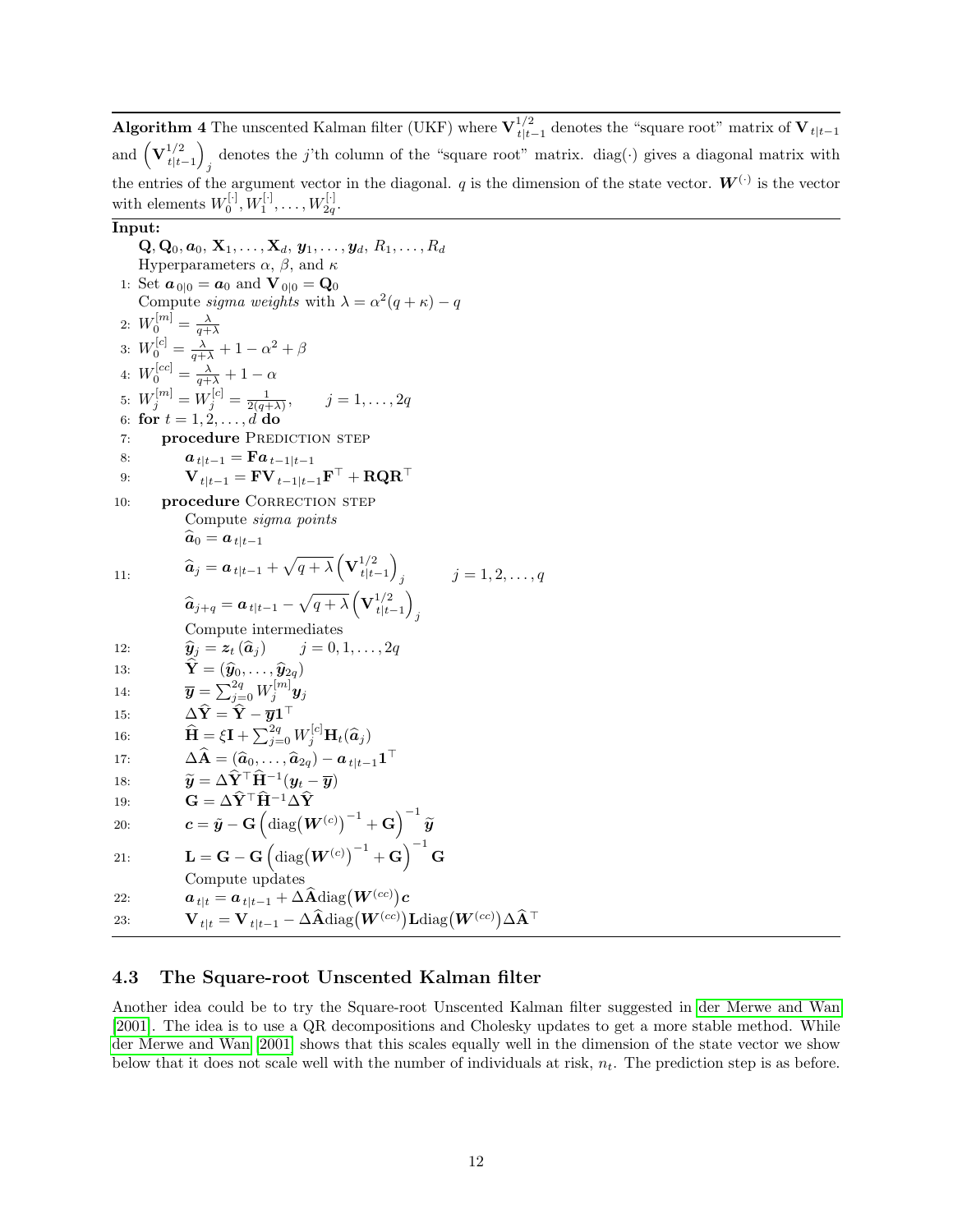Next, let

$$
qr(B) = C
$$
, **C** is the Choleksy decomposition of  $BB^{\top} = C^{\top}C$   
cholupdate  $(C, c, v) = \tilde{C}$ ,  $\tilde{C}$  is the updated Cholesky factor  $\tilde{C}^{\top}\tilde{C} = C^{\top}C + vec^{\top}$ 

Whether we make an update or a downdate depends on the sign of  $v$ . The correction step can done as follows:

$$
\mathbf{C} = \text{qr}\left(\left[\sqrt{W_1^{[c]}}\left(\hat{y}_1 - \overline{y}\right) \sqrt{W_2^{[c]}}\left(\hat{y}_2 - \overline{y}\right) \dots \sqrt{W_{2q}^{[c]}}\left(\hat{y}_{2q} - \overline{y}\right) \sqrt{\hat{\mathbf{H}}}\right]\right)
$$
\n
$$
\mathbf{C} \leftarrow \text{cholupdate}\left(\mathbf{C}, \hat{y}_0 - \overline{y}, \text{sign}\left(W_0^{[c]}\right) \sqrt{|W_0^{[c]}}|\right)
$$
\n
$$
\mathbf{P}_{\alpha_t, y_t} = \Delta \hat{\mathbf{A}} \text{diag}\left(\mathbf{W}^{(cc)}\right) \Delta \hat{\mathbf{Y}}^{\top}
$$
\n
$$
\mathbf{K} = \mathbf{P}_{\alpha_t, y_t} \mathbf{C}^{-1} \left(\mathbf{C}^{-1}\right)^{\top}
$$
\n
$$
\mathbf{a}_{t|t} = \mathbf{a}_{t|t-1} + \mathbf{K}\left(y_t - \overline{y}\right)
$$
\n
$$
\mathbf{V}_{t|t} = \mathbf{V}_{t|t-1} - \mathbf{K} \mathbf{C}^{\top} \mathbf{C} \mathbf{K}^{\top}
$$

where we use the left arrow,  $\leftarrow$ , to indicate an update and all definitions of matrices and vectors are as in the beginning of this section. We will show that this is equivalent to the first method. First, assume that the first weight is positive,  $W_0^{[c]} > 0$ , such that we do not need the Cholesky update. Then:

$$
\mathbf{C} = \text{qr}\left(\left[\sqrt{W_0^{[c]}}\left(\hat{\mathbf{y}}_1 - \overline{\mathbf{y}}\right) \sqrt{W_2^{[c]}}\left(\hat{\mathbf{y}}_2 - \overline{\mathbf{y}}\right) \cdots \sqrt{W_{2q}^{[c]}}\left(\hat{\mathbf{y}}_{2q} - \overline{\mathbf{y}}\right) \sqrt{\widehat{\mathbf{H}}}\right]\right)
$$
\n
$$
\Rightarrow \mathbf{C}^\top \mathbf{C} = \left[\sqrt{W_0^{[c]}}\left(\hat{\mathbf{y}}_1 - \overline{\mathbf{y}}\right) \sqrt{W_2^{[c]}}\left(\hat{\mathbf{y}}_2 - \overline{\mathbf{y}}\right) \cdots \sqrt{W_{2q}^{[c]}}\left(\hat{\mathbf{y}}_{2q} - \overline{\mathbf{y}}\right) \sqrt{\widehat{\mathbf{H}}}\right] \left[\begin{array}{c} \sqrt{W_0^{[c]}}\left(\hat{\mathbf{y}}_1 - \overline{\mathbf{y}}\right)^\top \\ \sqrt{W_2^{[c]}}\left(\hat{\mathbf{y}}_2 - \overline{\mathbf{y}}\right)^\top \\ \vdots \\ \sqrt{W_{2q}^{[c]}}\left(\hat{\mathbf{y}}_{2q} - \overline{\mathbf{y}}\right)^\top \end{array}\right]
$$
\n
$$
= \Delta \widehat{\mathbf{Y}} \text{diag}\left(\mathbf{W}^{(c)}\right) \Delta \widehat{\mathbf{Y}}^\top + \widehat{\mathbf{H}} = \mathbf{P}_{\mathbf{y}_t, \mathbf{y}_t}
$$
\n
$$
\mathbf{P}_{\alpha_t, \mathbf{y}_t} = \Delta \widehat{\mathbf{A}} \text{diag}\left(\mathbf{W}^{(cc)}\right) \Delta \widehat{\mathbf{Y}}^\top
$$
\n
$$
\mathbf{K} = \mathbf{P}_{\alpha_t, \mathbf{y}_t} \mathbf{C}^{-1} \left(\mathbf{C}^{-1}\right)^\top = \mathbf{P}_{\alpha_t, \mathbf{y}_t} \left(\mathbf{C}^\top \mathbf{C}\right)^{-1} = \mathbf{P}_{\alpha_t, \mathbf{y}_t} \mathbf{P}_{\mathbf{y}_t, \mathbf{y}_t}^{-1}
$$

$$
\begin{aligned}\na_{t|t} &= a_{t|t-1} + \mathbf{K} \left( y_t - \overline{y} \right) = a_{t|t-1} + \mathbf{P}_{\alpha_t, y_t} \mathbf{P}_{y_t, y_t}^{-1} \left( y_t - \overline{y} \right) \\
\mathbf{V}_{t|t} &= \mathbf{V}_{t|t-1} - \mathbf{K} \mathbf{C}^\top \mathbf{C} \mathbf{K}^\top = \mathbf{V}_{t|t-1} - \mathbf{P}_{\alpha_t, y_t} \mathbf{P}_{y_t, y_t}^{-1} \mathbf{P}_{\alpha_t, y_t}^\top\n\end{aligned}
$$

Next, we look at the computational cost of the case where  $W_0^{[c]} > 0$ . Since  $\mathbf{C} \in \mathbb{R}^{(2q+1+n_t)\times n_t}$ , the cost of finding the decomposition of **C** is  $O((2q + 1 + n_t)n_t^2)$  as stated in [der Merwe and Wan \[2001\]](#page-25-7). Consequently, we end with a  $O(n_t^3)$  cost in every iteration of the filter making this method of little use when  $n_t$  is large. I have some ideas how we might change the method. Lets continue with the assumption that the first weight is positive. Then one idea is to compute:

$$
\mathbf{C} = \text{qr}\left( \left[ \sqrt{W_0^{[c]}} \left( \hat{\mathbf{y}}_1 - \overline{\mathbf{y}} \right) \quad \sqrt{W_2^{[c]}} \left( \hat{\mathbf{y}}_2 - \overline{\mathbf{y}} \right) \quad \dots \quad \sqrt{W_{2q}^{[c]}} \left( \hat{\mathbf{y}}_{2q} - \overline{\mathbf{y}} \right) \right] \right)
$$
  

$$
\mathbf{C} \leftarrow \text{cholupdate}\left( \mathbf{C}, \hat{\mathbf{H}}, 1 \right)
$$

In this case, we first find  $\mathbf{C} \in \mathbb{R}^{(2q+1)\times n_t}$  and then make a rank- $n_t$  update. The rest of the computations are in-expensive relative to the number of observations,  $n_t$ , since we have reduced the dimension of  $C \in$  $\mathbb{R}^{(2q+1)\times n_t}$ . In general, the key is that we want a Cholesky decomposition (or another decomposition) of  $\Delta \hat{\mathbf{Y}}$ diag $(\boldsymbol{W}^{[c]}) \Delta \hat{\mathbf{Y}}^{\top} + \hat{\mathbf{H}}$  which is easy to compute and ease the rest of the computations and storage requirements. None of the above is implemented in the package.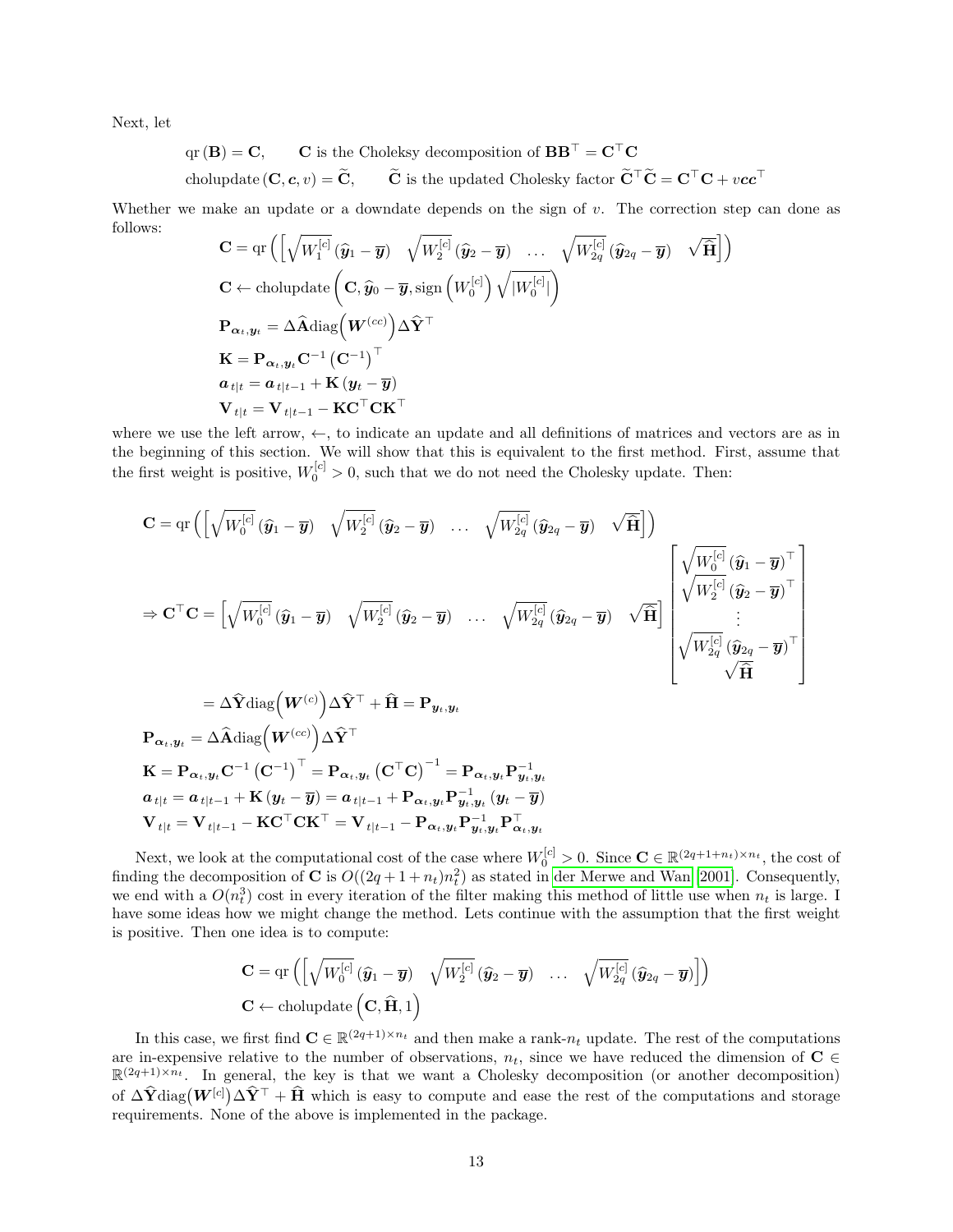### 4.4 Extreme values

As with the EKF, a minor addition is made to the covariance matrix of the observational equation such that we replace  $H$  by:

$$
\widetilde{\widehat{\mathbf{H}}} = \widehat{\mathbf{H}} + \xi \mathbf{I}
$$

#### 4.5 Selecting hyperparameters

We still need to select the hyperparameters  $\kappa$ ,  $\alpha$  and  $\beta$ . We will cover these in the given order.  $\kappa$  is usually set to  $\kappa = 0$  or  $\kappa = 3 - m$ . [Julier and Uhlmann \[1997\]](#page-25-3) argue that the latter is a "useful heuristic" when the state equation is Gaussian and  $\alpha = 1$ .

The default in this package is  $\kappa = q(1+\alpha^2(0.1-1))/( \alpha^2(1-0.1))$  and can be altered by setting the kappa argument in the ddhazard control call which is passed to the control argument of ddhazard. For example, control = ddhazard\_control(kappa = 1, ...) yields  $\kappa = 1$ . The default makes  $W_0^{[m]} = 0.1$  such that all weights are positive. This ensures that  $V_{t|t-1}$  and  $P_{y_t,y_t}$  are positive semi-definite. This follows since both are sum of outer products with positive weights and as  $\hat{H}$  is a diagonal matrix with positive entries.

 $0 < \alpha \leq 1$  controls the spread of the sigma points. Notice that  $\lambda + q \rightarrow 0^+, W_0^{[c]}, W_0^{[m]} \rightarrow -\infty$  and  $W_j^{[c]}, W_j^{[m]} \to \infty$   $(j > 0)$  as  $\alpha \to 0^+$ . Thus, the lower the value of  $\alpha$ , the lower the spread but the higher the absolute weights. It is generally suggested to choose  $\alpha$  small [see [Gustafsson and Hendeby, 2012,](#page-25-8) [Julier](#page-25-4) [and Uhlmann, 2004\]](#page-25-4). However, initial simulation studies showed that  $\alpha = 1$  yields the smallest mean square error of estimated coefficients. Thus, this is the default. The parameter can be set with the alpha argument of ddhazard control.

Lastly,  $\beta$  is a correction term to match the fourth-order term in the Taylor series expansion of the covariance of the observational equation. [Julier and Uhlmann \[2004\]](#page-25-4) show in the appendix that the optimal value with a Gaussian state equation is  $\beta = 2$ . Though, initial simulation showed that  $\beta = 0$  yielded the best results and is therefore the default. It can be set with the beta argument of ddhazard control.

#### 4.6 Selecting starting values

Experience with different data sets and the UKF shows that the method is sensitive to the starting values of  $\bf{Q}$  and  $\bf{Q}_0$  (where the latter may be fixed). The reason for divergence can be illustrated by the effect of  $\mathbf{Q}_0$ . We start the filter by setting  $\mathbf{V}_{0|0} = \mathbf{Q}_0$ . Say that we set  $\mathbf{Q}_0 = v\mathbf{I}_m$  and  $\mathbf{a}_0 = \mathbf{0}$ . Then the j'th column of the Cholesky decomposition  $\mathbf{V}_{0|0}$  is a vector with  $\sqrt{v}$  in the j'th entry and zero in the rest of the entries. Suppose that we set v large. Then the linear predictors computed with the  $b \leq q+1$  sigma point is  $\sqrt{q + \lambda}\sqrt{v}x_{ij1b}$  where  $x_{ij1b}$  is the b'th entry of individual i's j'th covariate vector at time 1. This can be potentially quite large in absolute terms if  $x_{ij1b}$  is moderately different from zero. This seems to lead to divergence in some cases where all the predicted values becomes either zero or one with variance close to zero. The later is an issue as we divide by the weighted average of the variances in the correction step.

Q has a similar effect although it is harder to illustrate with a small example as it occurs in an intermediate computations in the UKF. Based on experience, it seems that  $\mathbf{Q}_0$  should be a diagonal matrix with "somewhat" large values and Q should be a diagonal matrix with small values. Though, what is "somewhat" large and what is small dependent on the data set.

# <span id="page-13-0"></span>5 Sequential approximation of the posterior mode (SMA)

Another idea is do sequential rank-one approximations of the posterior modes. This section cover the details of this method, the implementation and the pros and cons. Say we are at a given iteration  $t$  of the filtering in the E-step. First, we carry out the prediction step with the closed form solution:

$$
\begin{aligned} \boldsymbol{a}_{t|t-1} & = \mathbf{F}\boldsymbol{a}_{t-1|t-1}, \\ \mathbf{V}_{t|t-1} & = \mathbf{F}\mathbf{V}_{t-1|t-1}\mathbf{F}^{\top} + \mathbf{R}\mathbf{Q}\mathbf{R}^{\top} \end{aligned}
$$

Next, we replace the correction step with finding the mode that minimize the negative log-likelihood: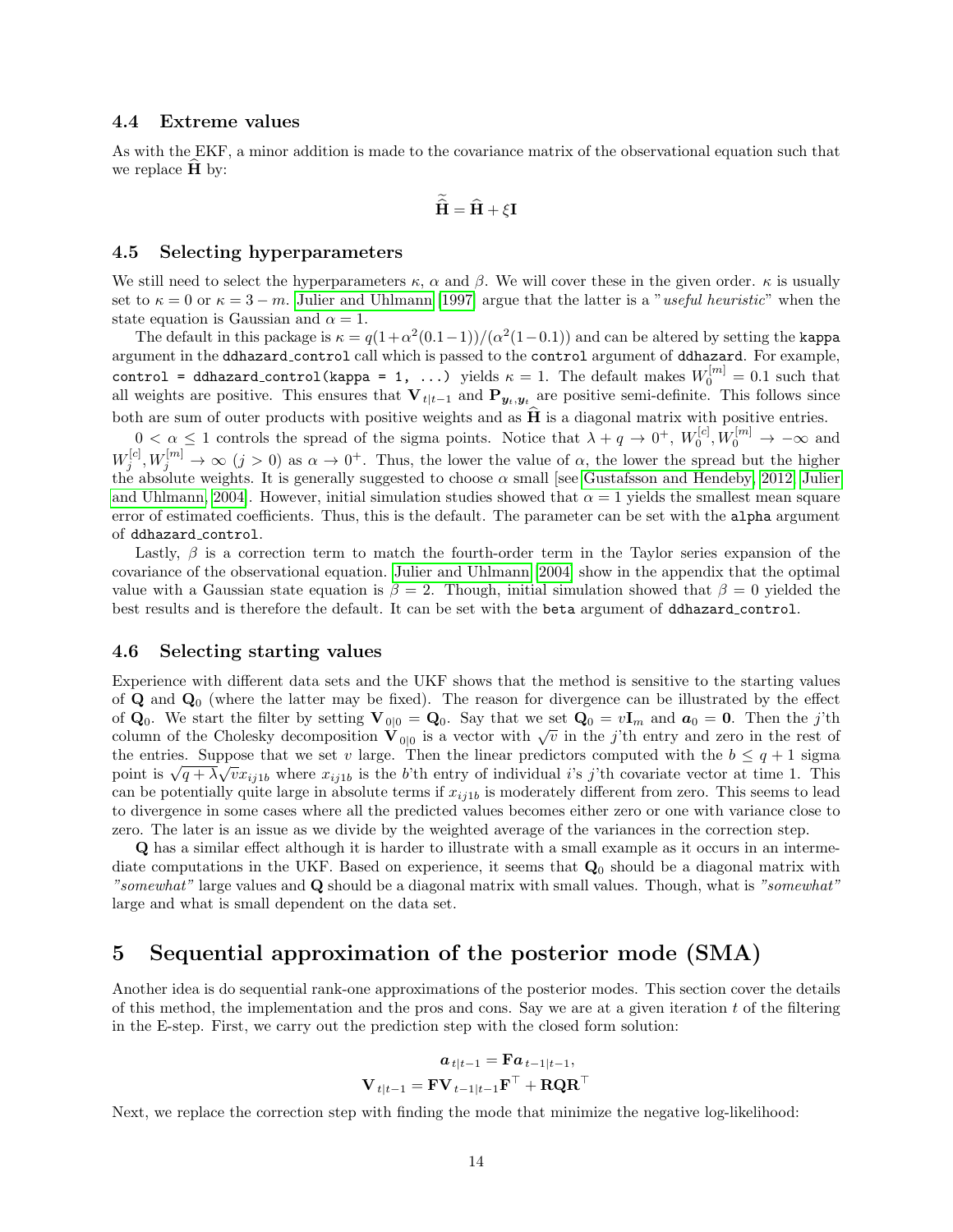$$
\argmin_{\mathbf{\alpha}} -\log P\left(\mathbf{\alpha}|\mathbf{a}_{t|t-1}, \mathbf{V}_{t|t-1}\right) - \sum_{(i,j)\in R_t} \log P\left(y_{ijt}|\mathbf{\alpha}\right)
$$

However, we replace this problem with a series of update with one for each of the  $n_t = |R_t|$  observations in interval  $t$ . First, we set:

$$
\boldsymbol{a}_{t|t}^{(0)} = \boldsymbol{a}_{t|t-1}, \qquad \mathbf{V}_{t|t}^{(0)} = \mathbf{V}_{t|t-1}
$$

Then for  $k = 1, 2, \ldots, n_t$  we:

- 1. Set  $(i, j)$  to the k'th element of the risk set  $R_t$
- 2. Update

$$
\boldsymbol{a}_{t|t}^{(k)} = \argmin_{\boldsymbol{\alpha}} -\log P\left(\left|\boldsymbol{\alpha}\right| \boldsymbol{a}_{t|t}^{(k-1)}, \mathbf{V}_{t|t}^{(k-1)}\right) - \log P\left(y_{ijt}|\boldsymbol{\alpha}\right)
$$

3. Update the covariance matrix by computing the inverse of the Hessian at  $a_{t}^{(k)}$  $\frac{\kappa}{t|t}.$ 

$$
\mathbf{V}_{t|t}^{(k)} = \left( \left( \mathbf{V}_{t|t}^{(k-1)} \right)^{-1} + \left. \frac{\partial \log P\left(y_{ijt} | \, \boldsymbol{\alpha} \right)}{\partial \boldsymbol{\alpha} \partial \boldsymbol{\alpha}^\top} \right|_{\boldsymbol{\alpha} = \boldsymbol{a}_{t|t}^{(k)}} \right)^{-1}
$$

Step 2 is a one dimensional problem of finding the constant  $v \in \mathbb{R}$  that minimize:

$$
v = \underset{b}{\arg\min} b^2 \frac{1}{2} \frac{1}{x_{ijt}^{\top} \mathbf{V}_{t|t}^{(k-1)} x_{ijt}} - b \frac{x_{ijt}^{\top} a_{t|t}^{(k-1)}}{x_{ijt}^{\top} \mathbf{V}_{t|t}^{(k-1)} x_{ijt}} - (y_{ijt} \log h(b) + (1 - y_{ijt}) \log(1 - h(b))
$$
  
\n
$$
= \underset{b}{\arg\min} b^2 \frac{1}{2} d_1 - bd_1 d_2 - (y_{ijt} \log h(b) + (1 - y_{ijt}) \log(1 - h(b))
$$
  
\n
$$
d_1 = \frac{1}{x_{ijt}^{\top} \mathbf{V}_{t|t}^{(k-1)} x_{ijt}}, \qquad d_2 = x_{ijt}^{\top} a_{t|t}^{(k-1)}
$$

The update of the state vector given the constant  $v$  is done by:

$$
\boldsymbol{a}_{t|t}^{(k)} = \boldsymbol{a}_{t|t}^{(k-1)} - (d_1 - v)d_2 \mathbf{V}_{t|t}^{(k-1)} \boldsymbol{x}_{ijt}
$$

Further, step 3. can be re-written to:

$$
\mathbf{V}_{t|t}^{(k)} = \left( \left( \mathbf{V}_{t|t}^{(k-1)} \right)^{-1} + \boldsymbol{x}_{ijt} g \boldsymbol{x}_{ijt}^{\top} \right)^{-1}, \qquad g = -\left. \frac{\log P\left(y_{ijt} | \, \boldsymbol{x}_{ijt}^{\top} \boldsymbol{\alpha} = b\right)}{\partial b^2} \right|_{b=v}
$$

Further, we can apply Woodbury matrix identity (or in this case the less general Sherman–Morrison formula) to avoid the inversions and get:

$$
{\bf V}_{t|t}^{(k)}={\bf V}_{t|t}^{(k-1)}-\frac{{\bf V}_{t|t}^{(k-1)}{\bm x}_{ijt}g\bm x_{ijt}^\top{\bf V}_{t|t}^{(k-1)}}{1+g\bm x_{ijt}^\top{\bf V}_{t|t}^{(k-1)}\bm x_{ijt}}={\bf V}_{t|t}^{(k-1)}-\frac{{\bf V}_{t|t}^{(k-1)}{\bm x}_{ijt}g\bm x_{ijt}^\top{\bf V}_{t|t}^{(k-1)}}{1+g/d_1}
$$

This method is selected by setting method = "SMA" in the ddhazard control call.

## 5.1 Implementation

Finding the constant  $v$  in step 2 can be done by the Newton Raphson method to find a unique minimum when:

- 1.  $-\log P(y_{ijt}|\boldsymbol{\alpha})$  is convex in b.
- 2.  $-\log P(y_{ijt}|\alpha)$  bounded from below.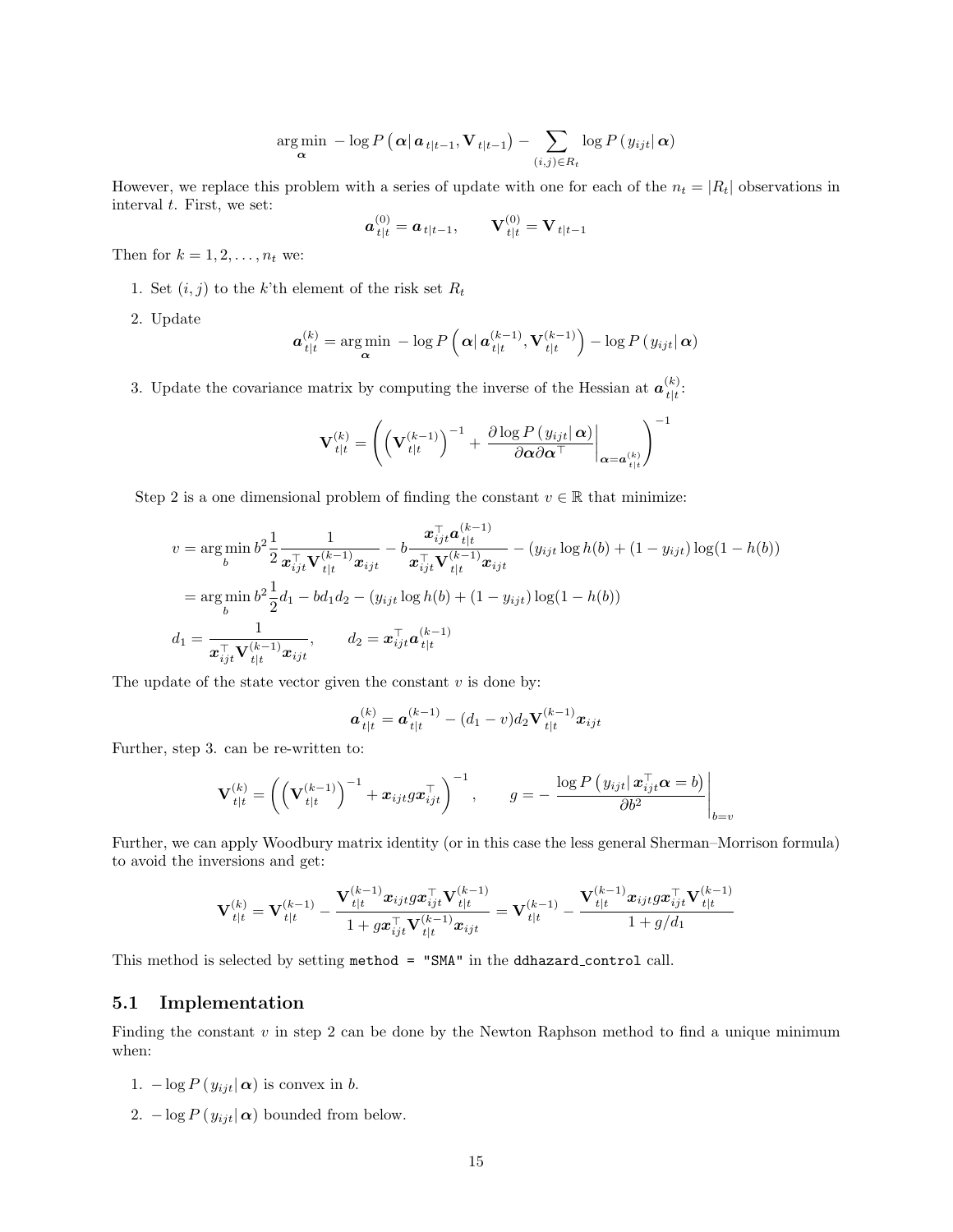which is true for the implemented models. Further, the learning rate  $\zeta_0$  the decrease factor  $\zeta$  as in the EKF can be used here to by changing the correction step to:

$$
\boldsymbol{a}_{t|t}^{(k)} = \boldsymbol{a}_{t|t}^{(k-1)} - (d_1 - v)d_2\zeta_0 \mathbf{V}_{t|t}^{(k-1)}\boldsymbol{x}_{ijt}
$$

The Woodbury matrix identity can perform poorly for ill-conditioned matrices. This motivates the following algorithm:

<span id="page-15-0"></span>1. Set

$$
\mathbf{a}_{t|t}^{(0)} = \mathbf{a}_{t|t-1}, \qquad \mathbf{V}_{t|t}^{(0)} = \mathbf{V}_{t|t-1}, \qquad \mathbf{L}\mathbf{L}^{\top} = (\mathbf{V}_{t|t-1})^{-1}
$$

where **L** is the lower triangular matrix from the Cholesky decomposition of  $(\mathbf{V}_{t|t-1})^{-1}$ . For  $k =$  $1, 2, \ldots, n_t$ :

- 2. Perform step 1 and 2 as before to find the constant v and update  $a_{t}^{(k)}$  $\frac{1}{t+t}$ .
- 3. Update L by a rank-one-update of  $x_{ijt} g x_{ijt}^{\top}$  such that  $LL^{\top} \leftarrow LL^{\top} + x_{ijt} g x_{ijt}^{\top}$ . We use the left arrow, ←, to indicate that we make an update.
- 4. Set  $\mathbf{V}_{t|t}^{(k)} = (\mathbf{L}^{-1})^{\top} (\mathbf{L}^{-1}).$

Step [1](#page-15-0) comes at an  $O(q^3)$  cost per interval  $1, 2, ..., d$ . This is doable if we do not have too many coefficients. Step 2 can be performed in  $O(q^2)$ . The current implementation use the Fortran code from the post here <http://icl.cs.utk.edu/lapack-forum/viewtopic.php?f=2&t=2646> based on [Seeger \[2004\]](#page-25-9).

Moreover, we can reduce computations time by storing  $\tilde{\mathbf{L}} = (\mathbf{L}^{-1})^{\top}$  and using that it is a triangular matrix.  $\tilde{\mathbf{L}}$  is also a triangular matrix. Thus, we need to do less operations when doing the matrix multiplications. Another advantage is that the rank-one update yields a positive semi definite matrix  $LL^{\top}$ . This is true since  $x_{ijt}x_{ijt}^{\top}$  is a vector outer product and as g is positive with distributions from the exponential family. Hence,  $\mathbf{V}_{t|t}^{(k)} = (\mathbf{L}^{-1})^{\top} (\mathbf{L}^{-1})$  will remains a positive semi definite matrix. The method described here is used if you set the argument posterior version = "cholesky" in the call to ddhazard control. The former method using the Woodbury matrix identity is used if you set posterior version = "woodbury". Algorithm [5](#page-16-1) shows the Woodbury matrix identity version and Algorithm [6](#page-16-2) shows the Cholesky decomposition version.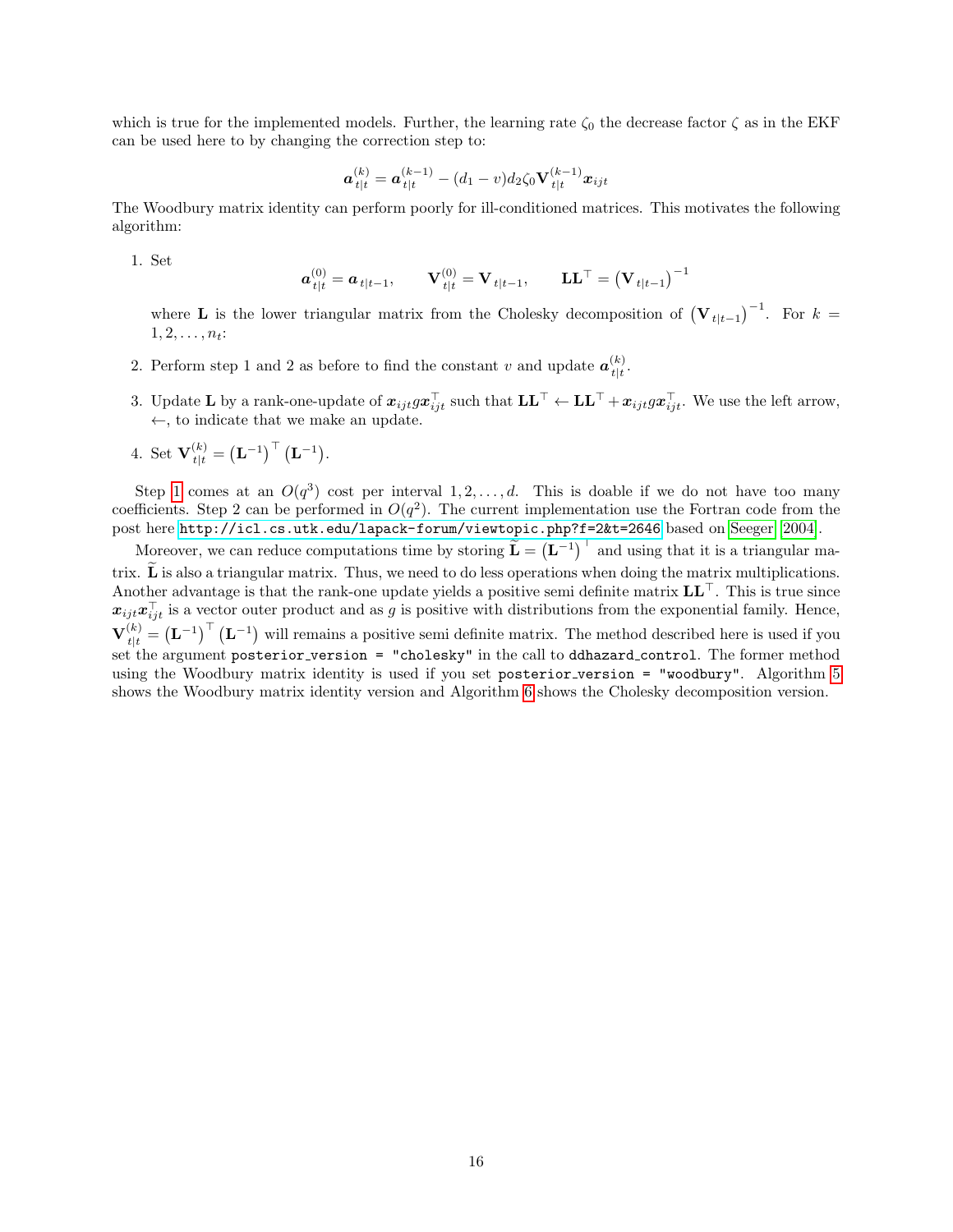<span id="page-16-1"></span>Algorithm 5 Sequential approximation of the posterior mode. Left-arrow,  $\leftarrow$ , indicates an update instead of an equality.

Input:

 ${\bf Q}, {\bf Q}_0, {\bf a}_0, {\bf X}_1, \ldots, {\bf X}_d, {\bf y}_1, \ldots, {\bf y}_d, R_1, \ldots, R_d$ Learning rate  $\zeta_0$ Set  $a_{0|0} = a_0$  and  $V_{0|0} = Q_0$ 1: for  $t = 1, 2, ..., d$  do 2: **procedure PREDICTION STEP** 3:  $a_{t|t-1} = \mathbf{F}a_{t-1|t-1}$ 4:  ${\bf V}_{t|t-1} = {\bf F} {\bf V}_{t-1|t-1} {\bf F}^\top + {\bf R} {\bf Q} {\bf R}^\top$ 5: procedure CORRECTION STEP  $\mathrm{Set}\;\mathbf{V}_{t|t}^{(0)} = \mathbf{V}_{t|t-1},\, k=0\;\text{and}\;\bm{a}_{t|t}^{(0)} = \bm{a}_{t|t-1}$ 6: for  $(i, j) \in R_t$  do<br>7:  $k \leftarrow k + 1$ 7:  $k \leftarrow k + 1$ <br>8:  $d_1 = \frac{1}{1}$ 8:  $d_1 = \frac{1}{e^{\frac{1}{n} \mathbf{V}^{(k)}}}$  $\boldsymbol{x}_{ijt}^{\top} \mathbf{V}_{t|t}^{(k-1)} \boldsymbol{x}_{ijt}$ 9:  $d_2 = \boldsymbol{x}_{ijt}^\top \boldsymbol{a}_{t|t}^{(k-1)}$  $t|t$ 10:  $v = \arg \min_b b^2 \frac{1}{2} d_1 - bd_1 d_2 - \log P(y_{ijt} | \boldsymbol{\alpha}_t^{\top} \boldsymbol{x}_{ijt} = b)$ b 11:  $g = -\frac{\log P(y_{ijt}|\boldsymbol{x}_{ijt}^{\top}\boldsymbol{\alpha}=b)}{\partial b^2}$  $\partial b^2$  $\bigg|_{b=v}$ 12:  $\boldsymbol{a}_{t|t}^{(k)} = \boldsymbol{a}_{t|t}^{(k-1)} - (d_1 - v)d_2\zeta_0 \mathbf{V}_{t|t}^{(k-1)}$  $\frac{d(k-1)}{t|t} \bm{x}_{ijt}$ 13:  $\mathbf{V}_{t|t}^{(k)} = \mathbf{V}_{t|t}^{(k-1)} \frac{{\mathbf{V}}_{t|t}^{(k-1)}{\bm{x}}_{ijt}g\bm{x}_{ijt}^{\top}{\mathbf{V}}_{t|t}^{(k-1)}}{1\!+\!g/d_1}$ 

Set  $\boldsymbol{a}_{\,t|t} = \boldsymbol{a}_{\,tl}^{(n_t)}$  $\mathbf{t}_{t|t}^{(n_t)}$  and  $\mathbf{V}_{t|t} = \mathbf{V}_{t|t}^{(n_t)}$  $t|t$ 

<span id="page-16-2"></span>Algorithm 6 Alternative correction step in the procedure at line [5](#page-16-1) of Algorithm [5](#page-16-1) with a Cholesky decomposition. Left-arrow,  $\leftarrow$ , indicates an update instead of an equality.

1: Compute the Cholesky decomposition  $\mathbf{LL}^{\top} = (\mathbf{V}_{t|t-1})^{-1}$  and  $\widetilde{\mathbf{L}} = (\mathbf{L}^{-1})^{\top}$ 2: for  $(i, j) \in R_t$  do<br>3:  $k \leftarrow k + 1$ 3:  $k \leftarrow k + 1$ <br>4:  $\widetilde{x}_{i} = \widetilde{\mathbf{L}}^{\top}$ 4:  $\widetilde{x}_{ijt} = \widetilde{\mathbf{L}}^{\top} x_{ijt}$ <br>5:  $d_1 = \frac{1}{\widetilde{\mathbf{L}}^{\top} \widetilde{\mathbf{L}}}$ 5:  $d_1 = \frac{1}{\widetilde{\bm{x}}_{ijt}^{\top} \widetilde{\bm{x}}_{ijt}}$ 6:  $d_2 = \boldsymbol{x}_{ijt}^{\top} \boldsymbol{a}_{t|t}^{(k-1)}$  $t|t$ 7:  $v = \argmin_{b} b^{2} \frac{1}{2} d_{1} - bd_{1} d_{2} - \log P (y_{ijt} | \boldsymbol{\alpha}_{t}^{T} \boldsymbol{x}_{ijt} = b)$ 8:  $g = -\frac{\log P(y_{ijt}|\boldsymbol{x}_{ijt}^{\top}\boldsymbol{\alpha}=b)}{\partial b^2}$  $\partial b^2$  $\bigg|_{b=v}$  $\mathbf{a}^{(k)}_{t|t=} = \boldsymbol{a}^{(k-1)}_{t|t=+} - (d_1-v)d_2\zeta_0\widetilde{\mathbf{L}}\widetilde{\boldsymbol{x}}_{ijt}$  $\mathbf{L}\mathbf{L}^{\top} \leftarrow \mathbf{L}\mathbf{L}^{\top} + \boldsymbol{x}_{ijt} g \boldsymbol{x}_{ijt}^{\top}$ 11:  $\widetilde{\mathbf{L}} = (\mathbf{L}^{-1})^{\top}$ Set  $\boldsymbol{a}_{\,t|t} = \boldsymbol{a}_{\,tl}^{(n_t)}$  $\inf_{t\mid t}\, \text{ and } \, \mathbf{V}_{t\mid t} = \widetilde{\mathbf{L}}\widetilde{\mathbf{L}}^\top$ 

# <span id="page-16-0"></span>6 Global approximation of the posterior mode (GMA)

We can directly minimize:

$$
\argmin_{\mathbf{\alpha}} -\log P\left(\mathbf{\alpha}|\mathbf{a}_{t|t-1}, \mathbf{V}_{t|t-1}\right) - \sum_{(i,j)\in R_t} \log P\left(y_{ijt}|\mathbf{\alpha}\right)
$$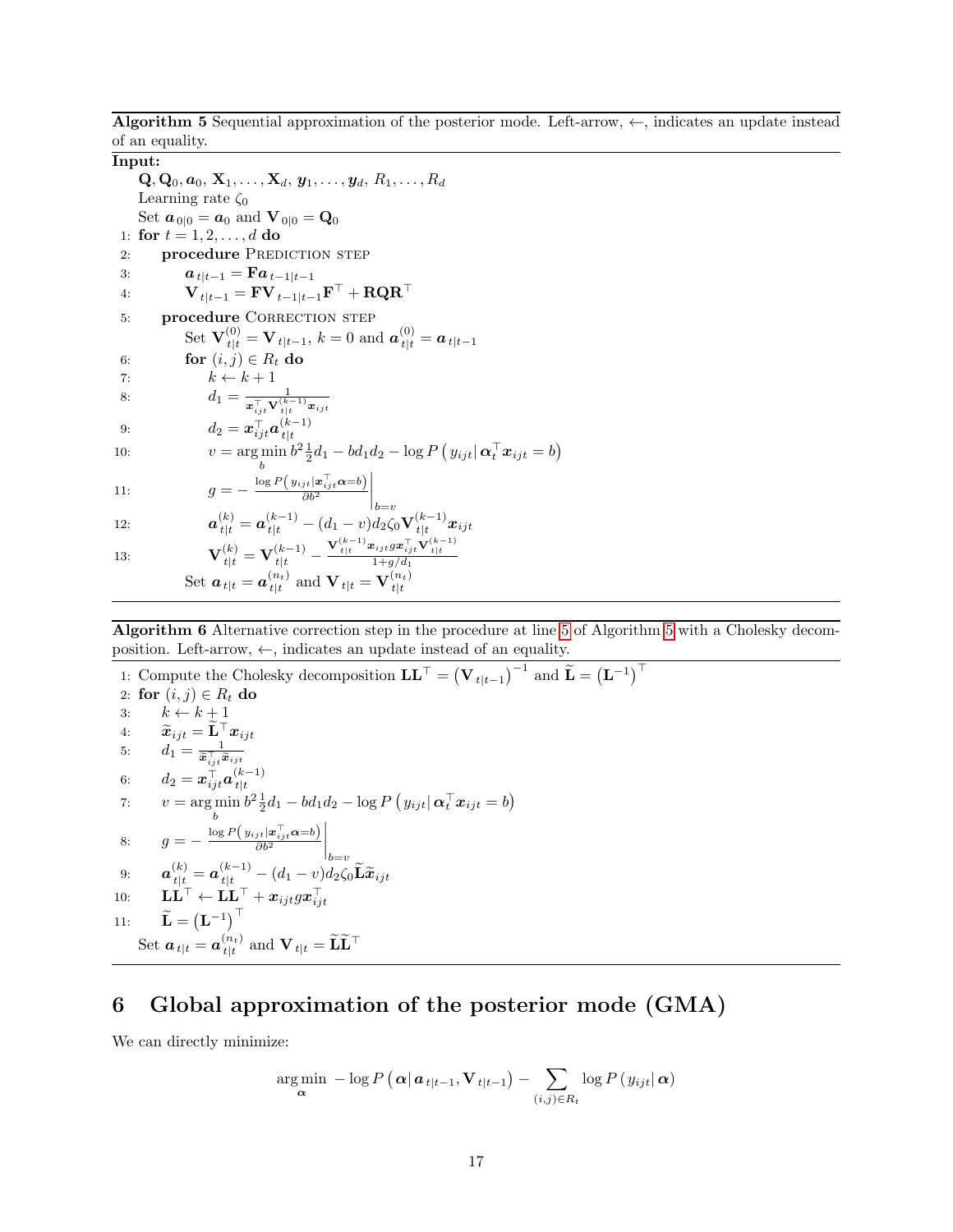<span id="page-17-0"></span>Algorithm 7 Correction step with the global mode approximation by Newton-Raphson.

Set 
$$
\mathbf{a}^{(0)} = \mathbf{a}_{t|t-1}
$$
 and define:  
\n
$$
c'(\alpha) = \frac{\partial \log P(\mathbf{y}_t|e')}{\partial e'}\Big|_{e' = \mathbf{X}_t \alpha}
$$
\n
$$
c''(\alpha) = \frac{\partial \log P(\mathbf{y}_t|e')}{\partial e' \partial (e')^\top}\Big|_{e' = \mathbf{X}_t \alpha}
$$
\n1: repeat\n
$$
\mathbf{a}^{(k)} = \left(\mathbf{V}_{t|t-1}^{-1} + \mathbf{X}_t^\top (-c''(\alpha^{(k-1)})\mathbf{X}_t)^{-1} \left(\zeta_0 \mathbf{V}_{t|t-1}^{-1} \mathbf{a}_{t|t-1} + \zeta_0 \mathbf{X}_t^\top c'(\alpha^{(k-1)}) + \left(\mathbf{X}_t^\top \left(-c''(\alpha^{(k-1)})\right)\mathbf{X}_t + (1-\zeta_0)\mathbf{V}_{t|t-1}^{-1}\right) \mathbf{a}^{(k-1)}\right)
$$
\n3: until  $||\mathbf{a}^{(k)} - \mathbf{a}^{(k-1)}||/(||\mathbf{a}^{(k-1)}|| + \delta) < \epsilon$  or  $k \geq k_{\text{max}}$  else set  $k \leftarrow k+1$ \n4:  $\mathbf{V}_{t|t} = \left(\widetilde{\mathbf{G}}(\mathbf{a}^{(k-1)})\right)^{-1}$ 

This is equivalent to a L2 penalized Generalized Linear Models (GLM) since we only use models from the exponential family. This can be done with the usual penalized iteratively reweighted least squares. Every iteration can be done in  $O(n_tq^2 + q^3)$ . We will go through computations in the following paragraphs. First, we derive the gradient and the Hessian:

$$
\tilde{h}(\alpha) = -\log P(\alpha | \alpha_{t|t-1}, \mathbf{V}_{t|t-1}) - \sum_{(i,j) \in R_t} \log P(y_{ijt} | \alpha)
$$
\n
$$
\tilde{g}(\alpha) = \tilde{h}'(\alpha) = \mathbf{V}_{t|t-1}^{-1} (\alpha - \alpha_{t|t-1}) - \sum_{(i,j) \in R_t} \frac{\partial \log P(y_{ijt} | \alpha')}{\partial \alpha'} \Big|_{\alpha' = \alpha}
$$
\n
$$
= \mathbf{V}_{t|t-1}^{-1} (\alpha - \alpha_{t|t-1}) - \mathbf{X}_t^\top \underbrace{\frac{\partial \log P(y_t | e')}{\partial e'} \Big|_{e' = \mathbf{X}_t \alpha}}_{c'(\alpha)}
$$
\n
$$
\tilde{G}(\alpha) = \tilde{h}''(\alpha) = \mathbf{V}_{t|t-1}^{-1} - \sum_{(i,j) \in R_t} \frac{\partial^2 \log P(y_{ijt} | \alpha')}{\partial \alpha' \partial (\alpha')^\top} \Big|_{\alpha' = \alpha}
$$
\n
$$
= \mathbf{V}_{t|t-1}^{-1} - \mathbf{X}_t^\top \underbrace{\frac{\partial \log P(y_t | e')}{\partial e' \partial (e')^\top} \Big|_{e' = \mathbf{X}_t \alpha}}_{c''(\alpha)} \mathbf{X}_t
$$

Thus, the update equation with a learning rate,  $\zeta_0$ , is:

$$
\mathbf{a}^{(k)} = \mathbf{a}^{(k-1)} + \zeta_0 \left( \widetilde{\mathbf{G}}(\mathbf{a}^{(k-1)}) \right)^{-1} \left( -\widetilde{\mathbf{g}}(\mathbf{a}^{(k-1)}) \right)
$$
  
=  $\left( \mathbf{V}_{t|t-1}^{-1} + \mathbf{X}_t^\top (-c''(\mathbf{\alpha}^{(k-1)}) \mathbf{X}_t) \right)^{-1} \left( \zeta_0 \mathbf{V}_{t|t-1}^{-1} \mathbf{a}_{t|t-1} + \zeta_0 \mathbf{X}_t^\top c'(\mathbf{\alpha}^{(k-1)}) \right) + \left( \mathbf{X}_t^\top \left( -c''(\mathbf{\alpha}^{(k-1)}) \right) \mathbf{X}_t + (1 - \zeta_0) \mathbf{V}_{t|t-1}^{-1} \right) \mathbf{a}^{(k-1)} \right)$ 

Algorithm [7](#page-17-0) shows the final algorithm for the correction step with the GMA.

This method is selected by passing method = "GMA" in the ddhazard\_control call. You can change  $k_{\text{max}}$ and  $\epsilon$  by respectively with the arguments GMA max rep and GMA NR eps of ddhazard control. The above is sensitive to the choice of  $\mathbf{Q}_0$ . An extreme example is if we have no events in the first interval and only an intercept. Then setting  $\mathbf{Q}_0$  to a diagonal matrix with large entries (in this case  $\mathbf{Q}_0$  is a scalar) implies almost no restrictions on the intercept. Thus, it will be optimal to select a value tending towards minus infinity.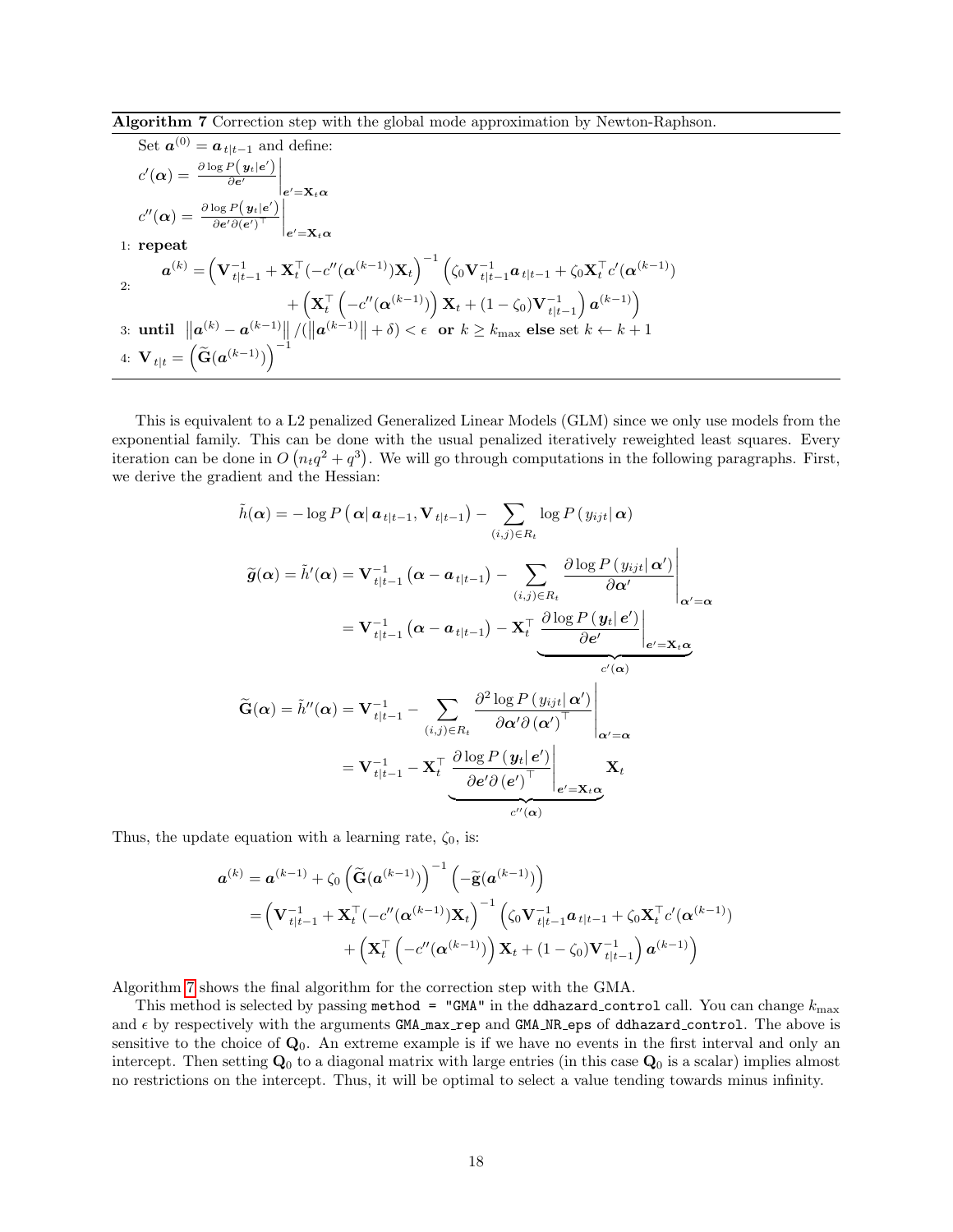### 6.1 Alternative implementation

An alternative to the above algorithm for the exponential family is to re-write the original problem to get a weighted least squares problem of the form:

$$
b = \mathbf{X}_t a^{(k-1)} + h' \left( \mathbf{X}_t a^{(k-1)} \right)^{-1} \left( y_t - h \left( \mathbf{X}_t a^{(k-1)} \right) \right)
$$
  

$$
\arg \min_{\alpha} \left\| \underbrace{\left( h' \left( \mathbf{X}_t a^{(k-1)} \right) \text{Var} \left( Y_t | \mathbf{X}_t \alpha^{(k-1)} \right)^{-1/2} \mathbf{0} \right)}_{\widetilde{\mathbf{C}}^{1/2}} \mathbf{V}_{t|t-1}^{-1/2} \right\} \underbrace{\left( \underbrace{\left( \mathbf{X}_t \right)}_{\widetilde{\mathbf{X}}_t} \alpha - \underbrace{\left( \mathbf{a} \right)}_{\widetilde{\mathbf{b}}} \right) \right\|}_{\widetilde{\mathbf{X}}_t}
$$

where **b** is the working responses, **h** temporarily denotes the inverse link function at time t,  $h'$  is the derivative w.r.t. the linear predictor  $\mathbf{X}_t a^{(k-1)}$  and the inverse link function h implicitly depends on the risk set at time t. The minimum w.r.t.  $\boldsymbol{\alpha}$  is  $\boldsymbol{\alpha}^{(k)} = \left(\widetilde{\mathbf{X}}_t^{\top} \widetilde{\mathbf{C}} \widetilde{\mathbf{X}}_t\right)^{-1} \widetilde{\mathbf{X}}_t^{\top} \widetilde{\mathbf{C}} \widetilde{\boldsymbol{b}}$ . Though, this is the EKF shown earlier. To see this, set  $\mathbf{a}^{(k-1)} = \mathbf{a}_{t|t-1}$ . Then,

$$
\left(\widetilde{\mathbf{X}}_{t}^{\top} \widetilde{\mathbf{C}} \widetilde{\mathbf{X}}_{t}\right)^{-1} = \left(\mathbf{V}_{t|t-1}^{-1} + \mathbf{U}_{t}(\boldsymbol{a}_{t|t-1})\right)^{-1}
$$

Further,

$$
\widetilde{\mathbf{X}}_t^\top \widetilde{\mathbf{C}} \widetilde{\boldsymbol{b}} = \mathbf{X}_t^T \boldsymbol{h}' \left( \mathbf{X}_t \boldsymbol{a}_{t|t-1} \right)^2 \text{Var} \left( \mathbf{Y}_t \vert \mathbf{X}_t \boldsymbol{a}_{t|t-1} \right)^{-1} \mathbf{X}_t \boldsymbol{a}_{t|t-1} + \boldsymbol{u}_t (\boldsymbol{a}_{t|t-1}) + \mathbf{V}_{t|t-1}^{-1} \boldsymbol{a}_{t|t-1} = \left( \mathbf{V}_{t|t-1}^{-1} + \mathbf{U}_t (\boldsymbol{a}_{t|t-1}) \right) \boldsymbol{a}_{t|t-1} + \boldsymbol{u}_t (\boldsymbol{a}_{t|t-1})
$$

Thus,

$$
\left(\widetilde{\mathbf{X}}_{t}^{\top} \widetilde{\mathbf{C}} \widetilde{\mathbf{X}}_{t}\right)^{-1} \widetilde{\mathbf{X}}_{t}^{\top} \widetilde{\mathbf{C}} \widetilde{\boldsymbol{b}} = \boldsymbol{a}_{t|t-1} + \left(\mathbf{V}_{t|t-1}^{-1} + \mathbf{U}_{t}(\boldsymbol{a}_{t|t-1})\right)^{-1} \boldsymbol{u}_{t}(\boldsymbol{a}_{t|t-1})
$$

This is the update equation in the EKF. Taking multiple steps give us:

$$
\left(\widetilde{\mathbf{X}}_{t}^{\top} \widetilde{\mathbf{C}} \widetilde{\mathbf{X}}_{t}\right)^{-1}=\left(\mathbf{V}_{t|t-1}^{-1}+\mathbf{U}_{t}(\boldsymbol{a}^{(k-1)})\right)^{-1}
$$

$$
\widetilde{\mathbf{X}}_{t}^{\top} \widetilde{\mathbf{C}} \widetilde{\mathbf{b}} = \mathbf{X}_{t}^{T} \mathbf{h}' \left( \mathbf{X}_{t} \mathbf{a}^{(k-1)} \right)^{2} \text{Var} \left( \mathbf{Y}_{t} | \mathbf{X}_{t} \alpha^{(k-1)} \right)^{-1} \mathbf{X}_{t} \mathbf{a}^{(k-1)} + \mathbf{u}_{t} (\mathbf{a}^{(k-1)}) + \mathbf{V}_{t|t-1}^{-1} \mathbf{a}_{t|t-1}
$$
\n
$$
= \mathbf{U}_{t} (\mathbf{a}^{(k-1)}) \mathbf{a}^{(k-1)} + \mathbf{V}_{t|t-1}^{-1} \mathbf{a}_{t|t-1} + \mathbf{u}_{t} (\mathbf{a}^{(k-1)})
$$
\n
$$
\mathbf{a}^{(k)} = \left( \mathbf{V}_{t|t-1}^{-1} + \mathbf{U}_{t} (\mathbf{a}^{(k-1)}) \right)^{-1} \left( \mathbf{U}_{t} (\mathbf{a}^{(k-1)}) \mathbf{a}^{(k-1)} + \mathbf{V}_{t|t-1}^{-1} \mathbf{a}_{t|t-1} + \mathbf{u}_{t} (\mathbf{a}^{(k-1)}) \right)
$$

# <span id="page-18-0"></span>7 Weights

Weights can be used in the EKF, UKF and posterior mode approximations. This can reduce the computation in the logistic model with only categorical covariates or if we want to bootstrap the estimates. The following section covers how the weights are handled in the previous filters. We will denote the weights at time  $t$  by  $e_t = (e_1, e_2, \ldots, e_{n_t})$  where  $n_t = |R_t|$  is the number of observations at risk at time t. Further, we denote  $\mathbf{E}_t$ as the diagonal matrix with  $e_t$  as the diagonal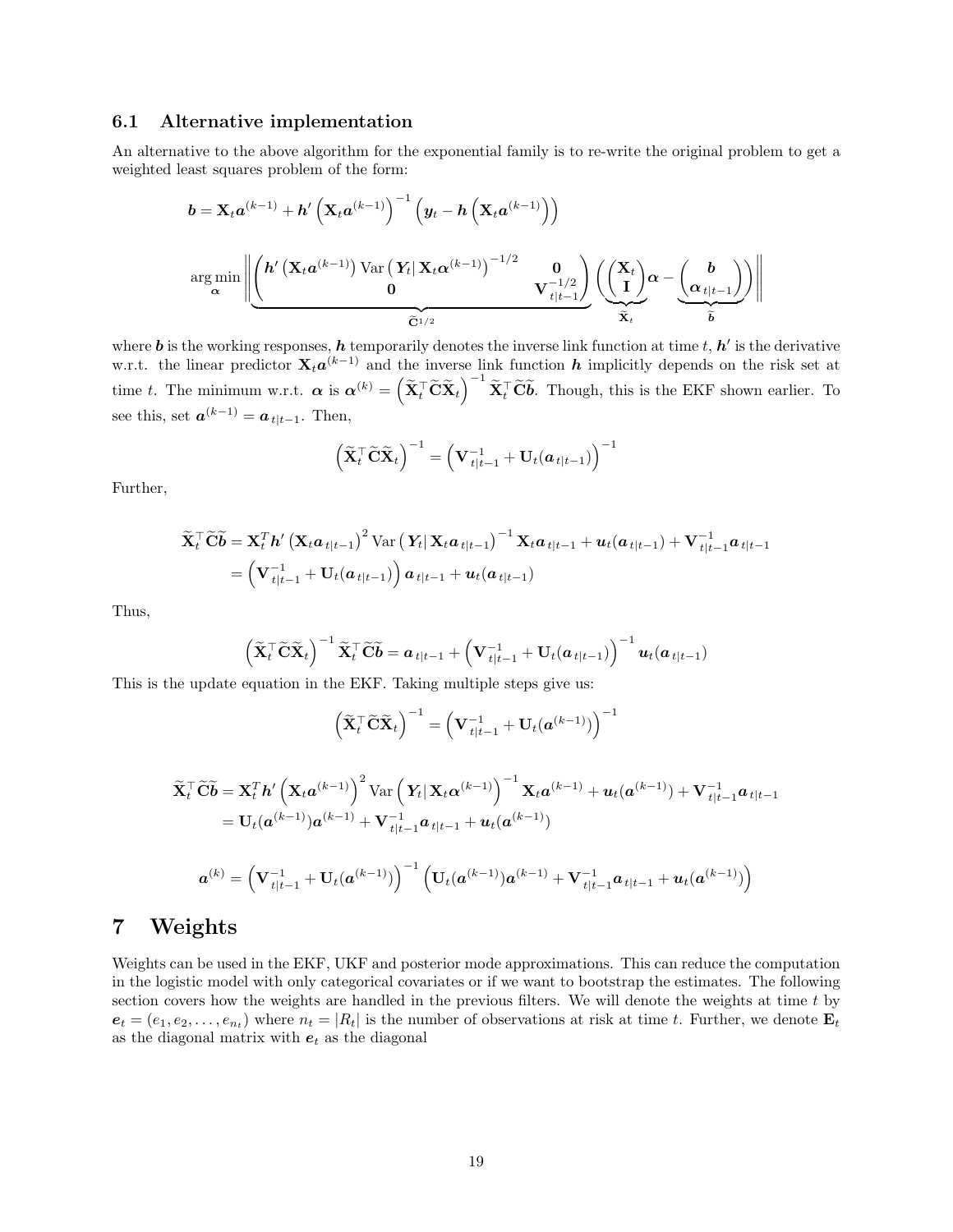## 7.1 EKF

Weights are handled in the EKF by replacing

$$
\boldsymbol{u}_t(\boldsymbol{\alpha}_t) = \sum_{(i,j) \in R_t} \boldsymbol{u}_{ijt}(\boldsymbol{\alpha}_t), \qquad \mathbf{U}_t(\boldsymbol{\alpha}_t) = \sum_{(i,j) \in R_t} \mathbf{U}_{ijt}(\boldsymbol{\alpha}_t)
$$

with

$$
\boldsymbol{u}_t(\boldsymbol{\alpha}_t) = \sum_{k=1}^{n_t} e_k \boldsymbol{u}_{(R_t)_k t}(\boldsymbol{\alpha}_t), \qquad \mathbf{U}_t(\boldsymbol{\alpha}_t) = \sum_{k=1}^{n_t} e_k \mathbf{U}_{(R_t)_k t}(\boldsymbol{\alpha}_t)
$$

where  $(R_t)_k$  is the k'th element of  $R_t$ .

## 7.2 UKF

Weights are handled in the UKF by replacing:

$$
\tilde{\mathbf{y}} = \Delta \hat{\mathbf{Y}}^{\top} \hat{\mathbf{H}}^{-1} (\mathbf{y}_t - \overline{\mathbf{y}}) \qquad \mathbf{G} = \Delta \hat{\mathbf{Y}}^{\top} \hat{\mathbf{H}}^{-1} \Delta \hat{\mathbf{Y}}
$$

with

$$
\tilde{\mathbf{y}} = \Delta \hat{\mathbf{Y}}^{\top} \mathbf{E}_t \hat{\mathbf{H}}^{-1} (\mathbf{y}_t - \overline{\mathbf{y}}) \qquad \mathbf{G} = \Delta \hat{\mathbf{Y}}^{\top} \mathbf{E}_t \hat{\mathbf{H}}^{-1} \Delta \hat{\mathbf{Y}}
$$

## 7.3 SMA

Weights are handled in the SMA by replacing:

$$
v = \arg\min_{b} b^{2} \frac{1}{2} d_{1} - bd_{1} d_{2} - (y_{ijt} \log h(b) + (1 - y_{ijt}) \log(1 - h(b))
$$

$$
\mathbf{V}_{t|t}^{(k)} = \mathbf{V}_{t|t}^{(k-1)} - \frac{\mathbf{V}_{t|t}^{(k-1)} \mathbf{x}_{ijt} g \mathbf{x}_{ijt}^{\top} \mathbf{V}_{t|t}^{(k-1)}}{1 + g \mathbf{x}_{ijt}^{\top} \mathbf{V}_{t|t}^{(k-1)} \mathbf{x}_{ijt}}
$$

with

$$
v = \underset{b}{\arg\min} b^2 \frac{1}{2} d_1 - bd_1 d_2 - e_f (y_{ijt} \log h(b) + (1 - y_{ijt}) \log(1 - h(b))
$$
  

$$
\mathbf{V}_{t|t}^{(k)} = \mathbf{V}_{t|t}^{(k-1)} - \frac{\mathbf{V}_{t|t}^{(k-1)} \mathbf{x}_{ij} e_f g \mathbf{x}_{ijt}^\top \mathbf{V}_{t|t}^{(k-1)}}{1 + e_f g \mathbf{x}_{ijt}^\top \mathbf{V}_{t|t}^{(k-1)} \mathbf{x}_{ijt}}
$$

## 7.4 GMA

Weights are handled in the same way as for the SMA by multiplying the  $c'(\alpha)$  and  $c''(\alpha)$  with the weights of the observation.

# <span id="page-19-0"></span>8 Fixed effects

This section will cover how fixed effects (non time-varying effects) are estimated. We will denote the coefficients for the fixed effects by  $\gamma$ . The fixed effects can be estimated with two methods. The first one is by adding the fixed effects to state equation with their elements of the covariance matrix Q set to zero. That is, we estimate the fixed effects in the E-step. The second method is to estimate the fixed effects in the M-step.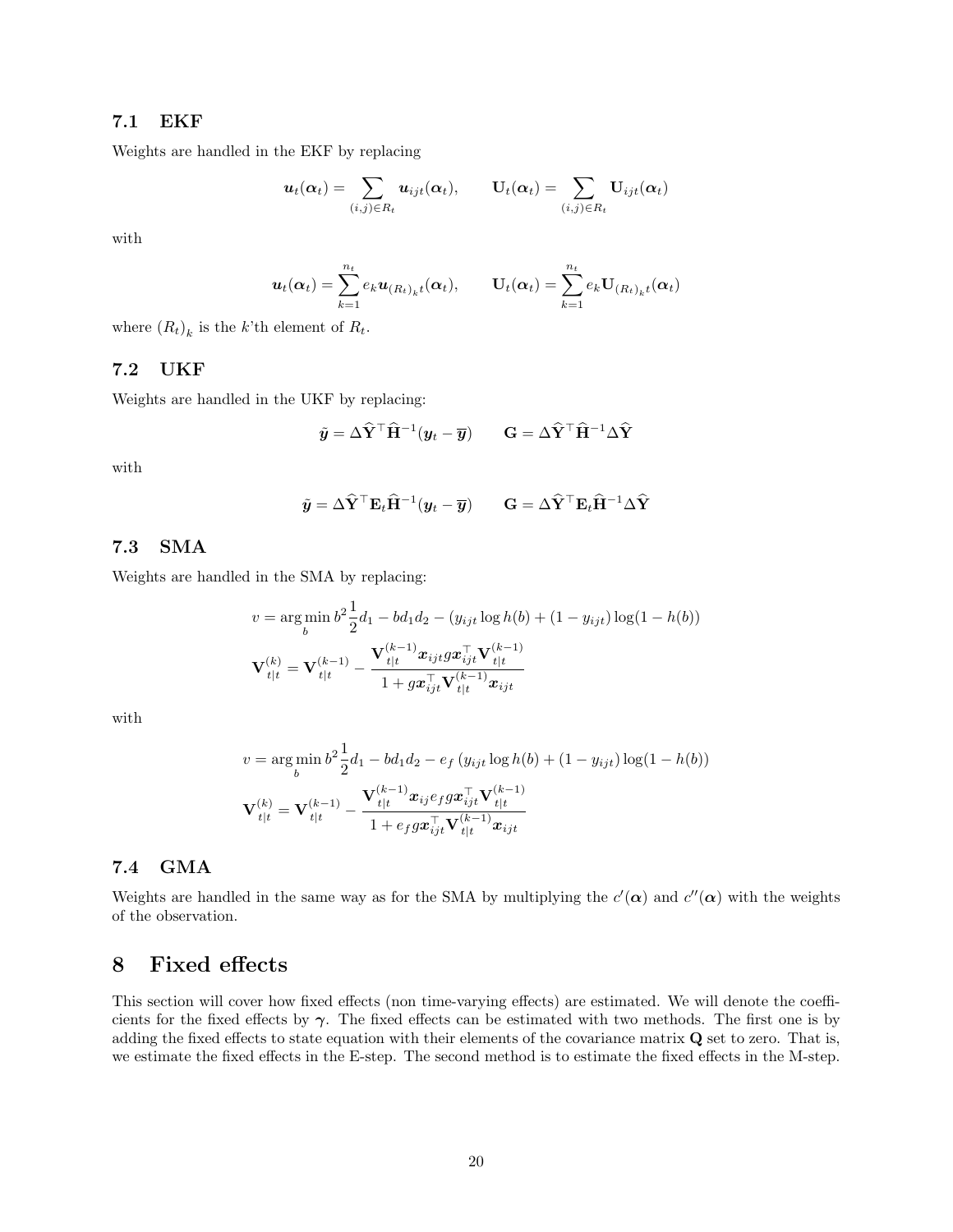#### 8.1 Estimation in the E-step

The fixed effect can be estimated in the E-step in a similar manner to [Harvey and Phillips \[1979\]](#page-25-10). The method in [Harvey and Phillips \[1979\]](#page-25-10) is similar to recursive least squares where some of the effects are time-varying. The elements with the fixed effects have a large value in the diagonal of  $\mathbf{Q}_0$  (say  $10^6$ ) and zero in the elements of the covariance matrix Q. Thus, we end with recursive least squares for the linear model if all effects are fixed.

In this package, we set the entries of  $\mathbf{Q}_0$  and  $\mathbf{Q}$  in the same way. Nothing else is changed in the E-step. Further, we set the all rows and columns of the fixed effects in Q to zero after the update in the M-step. This seems to work with the EKF for a large range of large diagonal elements  $\mathbf{Q}_0$  (say  $10^5$ ). However, the choice of the diagonal entry in  $\mathbf{Q}_0$  for fixed effects do have an impact with the UKF. "Large" but not "too large" values tends to work. Though, what is large depends data set and model. The default for the diagonal elements of  $Q_0$  for the fixed effects can be set with  $Q_0$  term for fixed E step argument of ddhazard control. Setting fixed terms method = "E step" in the ddhazard control call yields this method.

#### 8.2 Estimation in the M-step

The other method is to estimate the fixed parameters in the M-step. For this section, I define  $\gamma$  as the fixed parameters,  $x_{ijt}$  as the covariates corresponding to the time-varying parameters, and  $z_{ijt}$  as the covariates corresponding to the fixed parameters. The dot product between the fixed parameters and the corresponding covariates act as offsets in the filters because the linear predictor is  $x_{ijt}^{\top}\alpha_t + z_{ijt}^{\top}\gamma$ , where  $\gamma$  is fixed. Moreover, the formulas for  $a_0$  and  $\bf{Q}$  in the M-step are not affected because the only relevant terms for fixed effects in the M-step are in the last line of the log-likelihood. However, the optimization is not easily solved exactly in the M-step for the fixed parameters. The log-likelihood we need to maximize in the M-step in the  $k$ 'th iteration is

$$
\arg \max_{\boldsymbol{\gamma}} E\left(\sum_{t=1}^d \sum_{(i,j)\in R_t} l_{ijt}(\boldsymbol{\alpha}_t, \boldsymbol{\gamma})\middle|\boldsymbol{a}_0^{(k-1)}, \boldsymbol{\gamma}^{(k-1)}, \mathbf{Q}^{(k-1)}, \mathbf{Q}_0, \boldsymbol{y}_1, \ldots, \boldsymbol{y}_d\right)
$$

where I temporarily add an additional argument in the log-likelihood terms,  $l_{ijt}$ , for the fixed effects, and use the superscripts to differentiate between the hyperparameter estimates of different iterations of the EM-algorithm. The above is not easy to optimize. Thus, I make a zero-order Taylor expansion about  $a_{1|d}, \ldots, a_{d|d}$  in the current implementation to get

$$
\arg\max_{\boldsymbol{\gamma}} \sum_{t=1}^d \sum_{(i,j)\in R_t} l_{ijt}(\boldsymbol{a}_{t|d}, \boldsymbol{\gamma})
$$

One advantage of doing this is that the problem can be solved with regular methods for GLMs when the model is from the exponential family. However, the design matrix will be big, as each individual will yield multiple rows because of different offsets from the time-varying parameters given by  $x_{ijt}^{\top}a_{t|d}$ . To overcome this problem, I use the Fortran code from [Miller \[1992\]](#page-25-11) to do a series of rank-one updates of the QR-decomposition used to solve the iteratively re-weighted least square problem. This is the same approach as in the biglm package. The computational complexity of each update is  $\mathcal{O}(c^2)$ , where c is the dimension of  $\gamma$ .

### 8.3 Which method to use

Neither the method that use the recursive least squares like method in the E-step, nor the zero order Taylor expansion in the M-step have performed consistently better on the data sets seen so far. Hence, both are valid alternatives at this point. Fixed terms can be estimated by wrapping the covariates in the formula of ddhazard in the ddFixed function. As an example, ddhazard(Surv(tstart, tstop, y)  $x_1$  + ddFixed(x2), ...) will fit a model where  $x1$  is time-varying and  $x2$  is not.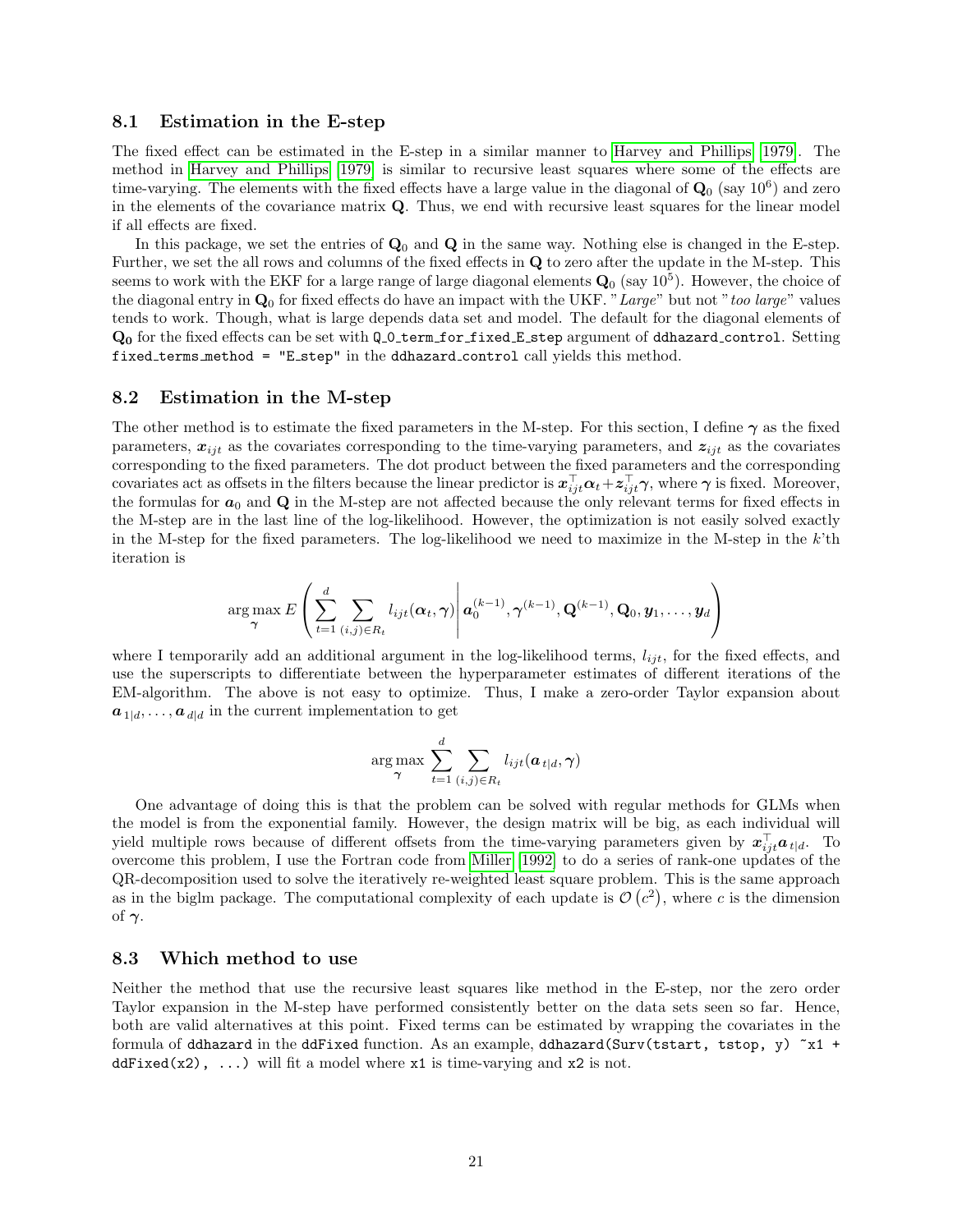

Figure 1: Illustration of going from event times to binary variables. Each horizontal line represents an individual. A cross indicates that new covariates are observed while a filled circle indicates that the individual have died. Open circles indicates that the individual is right-censored. Vertical dashed lines are time interval borders.

# <span id="page-21-0"></span>9 Logistic model

The logistic model uses the inverse logit function as the inverse link function h. That is  $h(\eta) = \exp(\eta)/(1 +$  $\exp(\eta)$ ). The logistic model is fitted by setting model = "logit" in the call to ddhazard. The following paragraphs will cover the "loss" of information due to using time intervals instead of event times which motivates the continuous time model.

### 9.1 Event times to binary variables

This section will illustrate how we go from event time to binary variables for the logistic model and how this can lead to "loss" of information. It is elementary but included to stress this point and motivate the continuous time model. We will use figure 1 as the illustration. Each horizontal line represent an individual. A cross represents when the covariate values change for the individual and a filled circle represents the death of an individual. Lines that ends with an open circle are right-censored.

We will return to the vertical lines shortly. First, we notice that the example is where we assume that the covariates are step functions. An example hereof is a medical trial where patients get tests taken at different point in time (when they have a time at their doctor, visit the hospital or similar). As an example, ideally we would like to model that individual one has a blood pressure of  $x$  at time 0, re-visits at time 1.5 and has a blood pressure y and dies at time 2.5 whereas individual 2 has a blood pressure if z at time zero, never visits the doctor again and we know that he have not died by time 2.25 (he is right-censored).

However, we do not model event times in the logistic model. Instead, we model binary outcomes in each time interval. The vertical dashed lines in the figure represents the time interval borders. The first vertical line from the left is where we start our estimation, the second vertical line is where the first time interval ends and the second time intervals starts and the third vertical line is where the time interval ends. Thus, we only have two time intervals in this example.

We can now cover how the individuals (horizontal lines) are used in the estimation:

a is a control in both time intervals. We use the covariates from 0 in the first time interval and the covariates from 1 in the second time interval.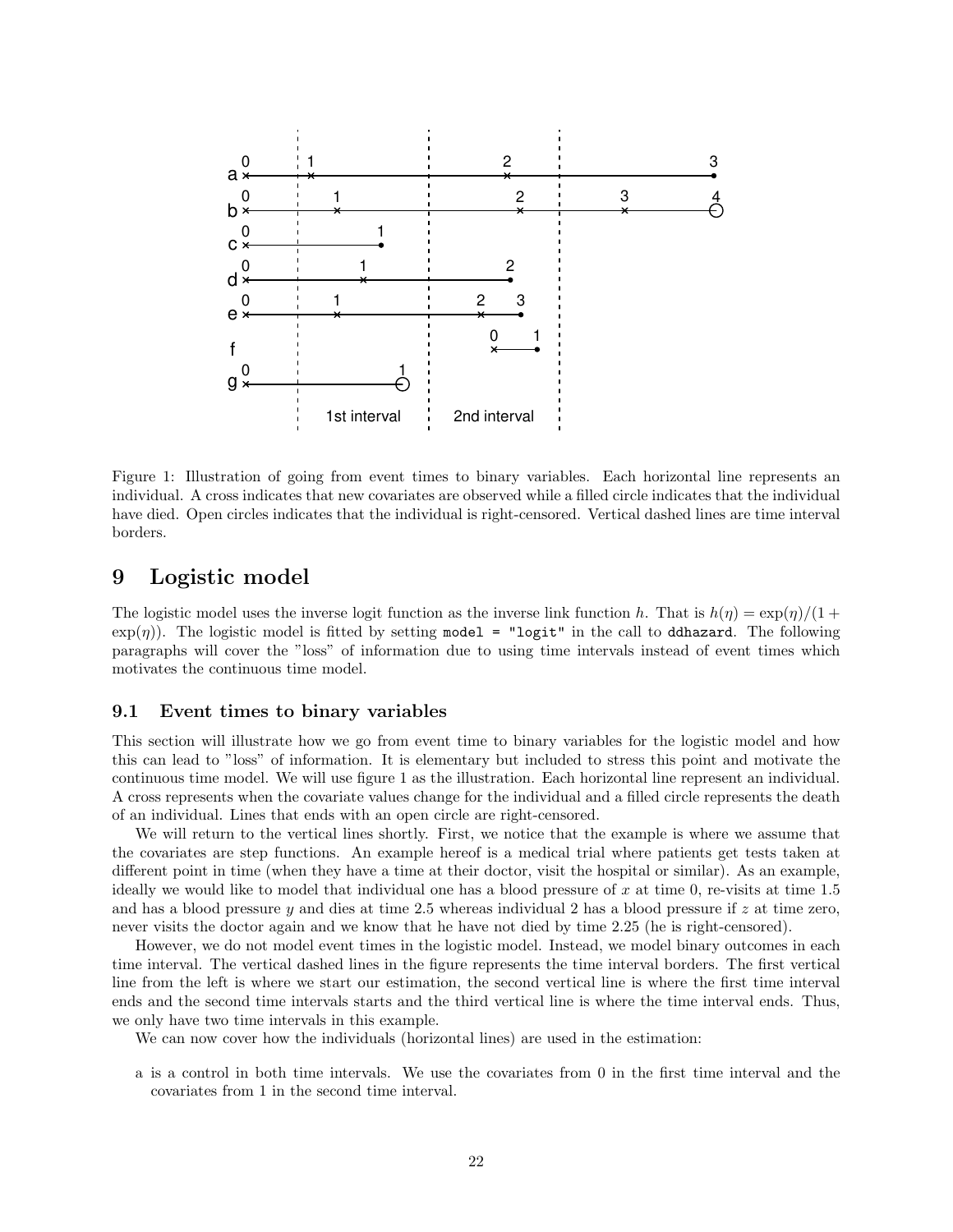- b is not included in any of the time intervals. We do not know the covariates values at the start of the second time interval so we cannot include him.
- c is a control in the first time interval with the covariates from 0. He counts as a death in the second time interval with the covariates from 1.
- d acts like a.
- e is a death in the first time interval with covariates from 0.
- f is a control in the first time interval with the covariates from 0. He counts as a death in the second time interval with the covariates from 1.
- g is not included in any time intervals. We do not know if he survived the entire period of the first time interval and thus we cannot include him.

The example illustrates that:

- 1. We loose information about covariates that are updated within time intervals. For instance, a, c, d and f all use the covariates from 0 for the entire period of the first time interval despite that the covariates change at 1. Moreover, we never use the information at 2 from a, d and f.
- 2. We loose information when we have right censoring. For instance, g is not included at all since we only know that he survives parts of the first time interval.
- 3. We loose information for observation that only occurs within time intervals as is the case for b.

The above motivates the continuous time model that will be covered in the next sections where we go from modelling binary outcomes to event times.

# <span id="page-22-0"></span>10 Continuous time model

The following section introduce the continuous time model. We start by describing the assumption of the continuous time model. Then we turn to different estimation methods.

#### 10.1 Assumptions

We make the following assumption in the continuous time model:

- 1. Coefficients (that is state variables  $\alpha_1, \ldots, \alpha_d$ ) change at the end of time intervals.
- 2. The individuals covariates change at discrete times.
- 3. We have piecewise constant instantaneous hazards given by  $\exp(\pmb{x}_{ij}^{\top}\pmb{\alpha}_t)$  given an individual's current co-covariate vector  $x_{ijt}$  and state variable  $\alpha_t$  (assuming that individual i's j'th covariate is within time interval  $t$ ).

The instantaneous hazard change when either the individuals covariates change or the coefficients change when we change time interval. Thus, each individual's stop time is piecewise constant exponential distributed event time given the state vectors. The log-likelihood omitting a normalization constant:

$$
\mathcal{L}(\boldsymbol{\alpha}_{0},...,\boldsymbol{\alpha}_{d}) = -\frac{1}{2} (\boldsymbol{\alpha}_{0} - \boldsymbol{a}_{0})^{\top} \mathbf{Q}_{0}^{-1} (\boldsymbol{\alpha}_{0} - \boldsymbol{a}_{0})
$$

$$
-\frac{1}{2} \sum_{t=1}^{d} (\boldsymbol{\alpha}_{t} - \mathbf{F} \boldsymbol{\alpha}_{t-1})^{\top} \mathbf{Q}^{-1} (\boldsymbol{\alpha}_{t} - \mathbf{F} \boldsymbol{\alpha}_{t-1})
$$

$$
-\frac{1}{2} \log |\mathbf{Q}_{0}| - \log \frac{d}{2} |\mathbf{Q}|
$$

$$
+ \sum_{t=1}^{d} \sum_{(i,j) \in \mathcal{R}_{t}} l_{ijt}(\boldsymbol{\alpha}_{t}) + ...
$$

$$
l_{ijt}(\boldsymbol{\alpha}_{t}) = y_{ijt} \boldsymbol{x}_{ijt}^{\top} \boldsymbol{\alpha}_{t} - \exp (\boldsymbol{x}_{ijt}^{\top} \boldsymbol{\alpha}_{t}) (\min\{t, t_{ij}\} - \max\{t-1, t_{i,j-1}\})
$$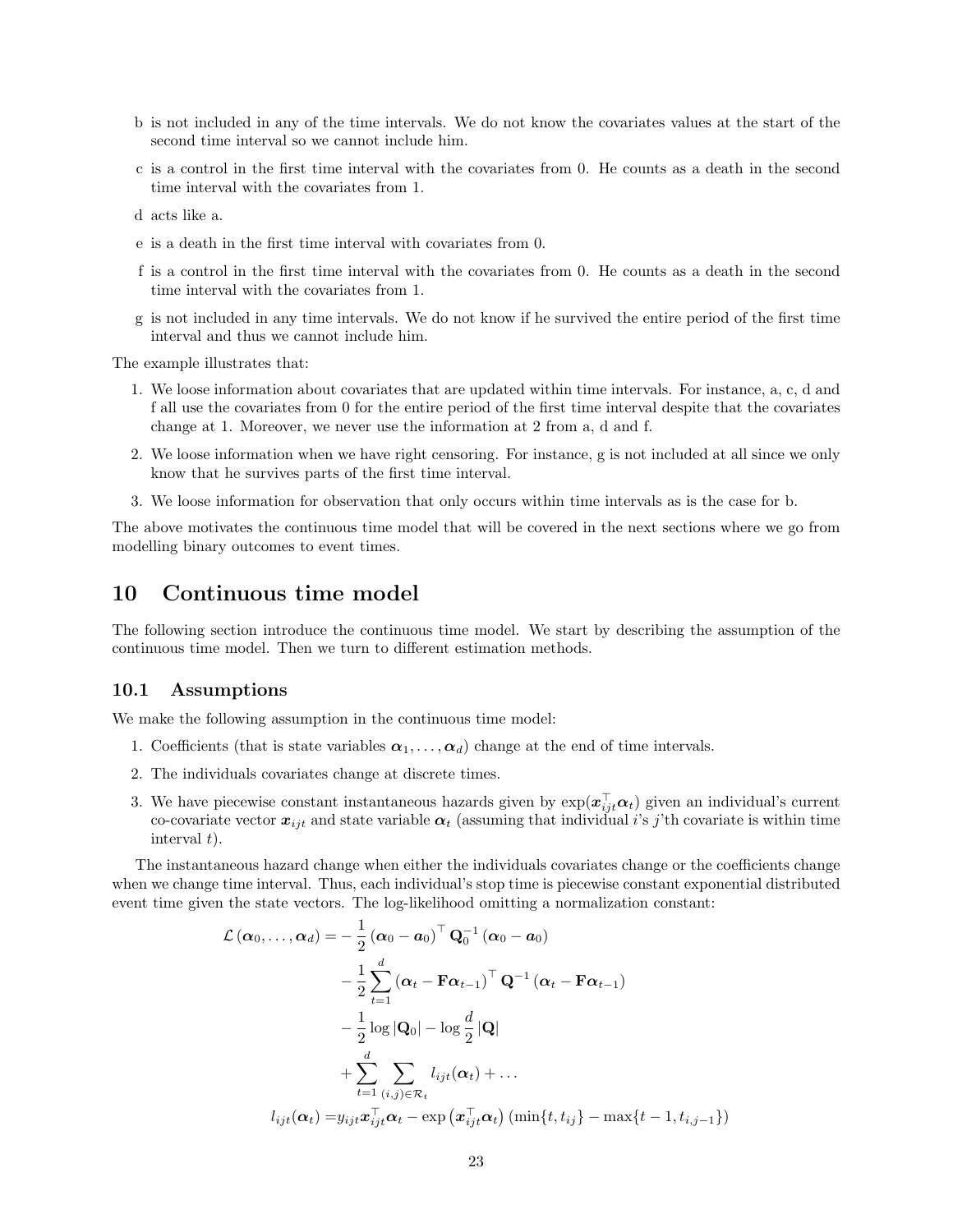where the  $l_{ijt}$  terms come from the log-likelihood:

$$
\log (P(t_i | \boldsymbol{\alpha}_0, ..., \boldsymbol{\alpha}_d)) = \boldsymbol{x}_i(t_i)^\top \boldsymbol{\alpha}(t_i) - \int_0^{t_i} \exp (\boldsymbol{x}_i(u)^\top \boldsymbol{\alpha}(u)) du
$$

which simplifies into the terms of  $l_{ijt}$ s when both the covariates  $x_i(t)$  and state space parameters  $\alpha(t)$  are piecewise constant. Further,  $\mathcal{R}_t$  is the continuous risk set given by:

$$
\mathcal{R}_t = \{(i,j) \in \mathbb{Z}_+ \times \mathbb{Z} : t_{i,j-1} < t \wedge t_{ij} > t-1\}
$$

In words, the condition is that the j'th observation of individual i is in the risk set if the observations 1) starts before the intervals ends and 2) ends after the interval starts. The EKF and UKF uses Poisson counts with a offset equal to the log of the at risk length of the covariate vector and coefficients pair for the continuous time model. The SMA and GMA works directly with log-likelihood as shown above.

# <span id="page-23-0"></span>11 Diagnostics

This section will cover diagnostics tools. These includes:

- Residuals from the observations.
- Hat values.
- Residuals from the state vector.

## 11.1 Residuals from the observations

For the binary outcomes in the logistic model, one idea is to look at the Pearson residuals which we denote  $r_{ijt}^P$  which is the *i*'th individual's Pearson residual with covariate vector *j* in interval *t*. That is,

$$
\hat{y}_{ijt} = \exp\left(\boldsymbol{x}_{ijt}^{\top}\boldsymbol{a}_{t|d}\right) / \left(1 + \exp\left(\boldsymbol{x}_{ijt}^{\top}\boldsymbol{a}_{t|d}\right)\right) \right)
$$
\n
$$
r_{ijt}^{P} = \frac{y_{ijt} - \hat{y}_{ijt}}{\sqrt{H_{kkt}(\boldsymbol{a}_{t|d})}} = \frac{y_{ijt} - \hat{y}_{ijt}}{\sqrt{\hat{y}_{ijt}(1 - \hat{y}_{ijt})}}
$$

Then we can:

- Plot residuals against time and highlight the individuals with at least one "high" residual.
- Accumulate residuals for each individual  $i$  and plot against  $t$ . Any individuals with large or small values may worth looking at.
- Stratify a covariate values into factors and plot accumulated residuals versus time. Any structural deviations may show a missing covariate or incorrect transformation of the covariate on the linear predictor scale.
- Accumulate residuals across intervals  $t$  and plot these.

You can get the Pearson residuals by calling residuals with a ddhazard fit and with argument type = "pearson".

### 11.2 Hat values

Finding the influence matrix (also known as the hat matrix) does not seem to be possible in a computationally efficient way. Thus, we will look at an approximation. We will focus on the logistic model. In the filters in the E-step, each correction step in itself can be viewed as an logistic regression with an L2 penalty. Say we at time t in the filter in the correction step with estimates  $a_{t|t-1}$  and  $V_{t|t-1}$ . Then the penalty could be interpreted as a prior  $N(a_{t|t-1}, V_{t|t-1})$ . With this view, regular hat values would be computed by: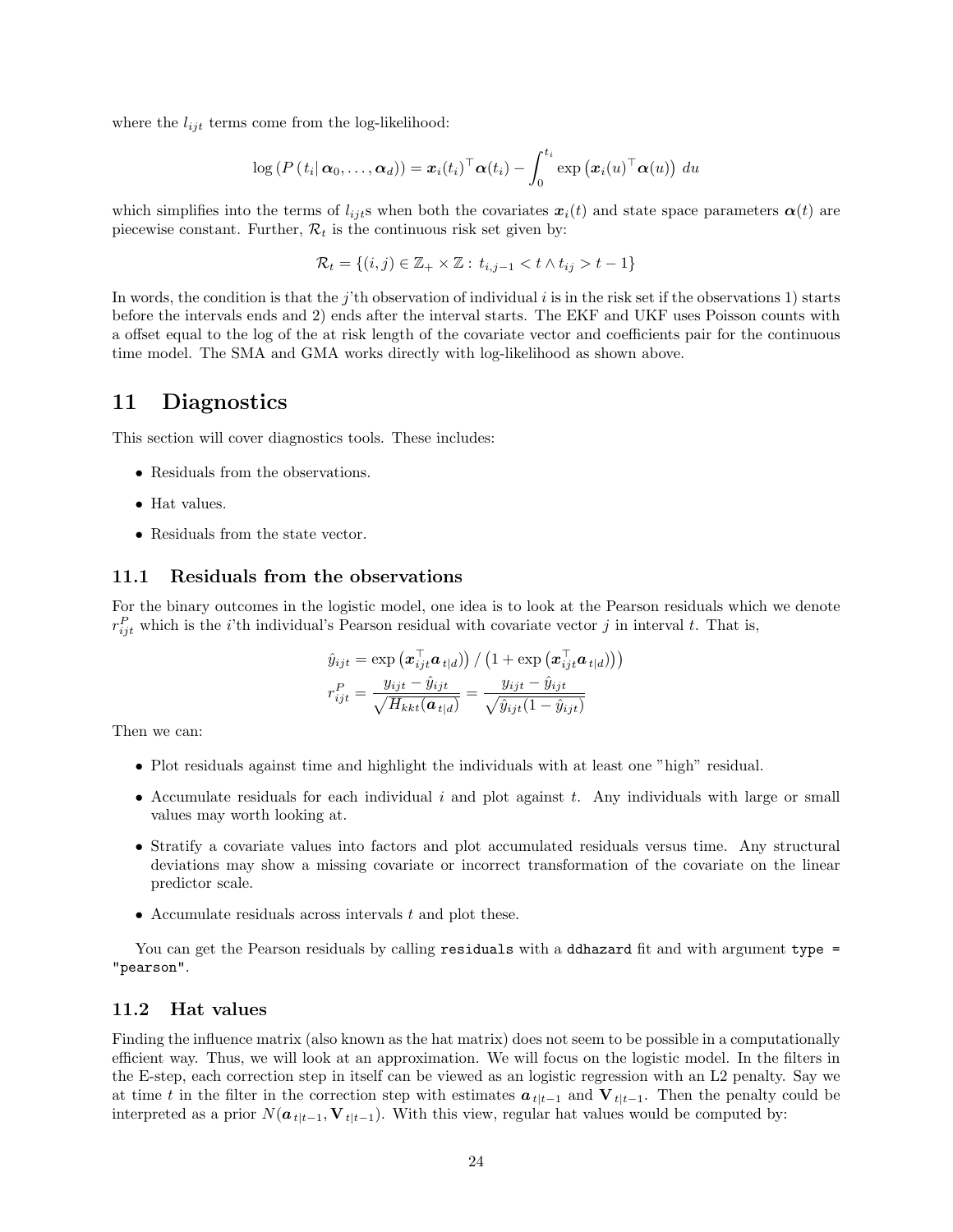$$
\mathbf{C}_t(\boldsymbol{\alpha}_{t|t-1})^{1/2}\mathbf{X}_t\left(\mathbf{X}_t^{\top}\mathbf{C}_t(\boldsymbol{\alpha}_{t|t-1})^{-1}\mathbf{X}_t+\mathbf{V}_{t|t-1}^{-1}\right)^{-1}\mathbf{X}_t^{\top}\mathbf{C}_t(\boldsymbol{\alpha}_{t|t-1})^{1/2}
$$

where  $X_t$  is the design matrix in interval t and  $C_t(\alpha)$  is the working weights as in glm. The above could motivate the following matrix as the "hat-like" matrix in each interval:

$$
\widetilde{\mathbf{C}}_t(\boldsymbol{\alpha}_{t|d})^{1/2}\mathbf{X}_t\left(\mathbf{X}_t^\top\widetilde{\mathbf{C}}_t(\boldsymbol{\alpha}_{t|d})^{-1}\mathbf{X}_t+\mathbf{V}_{t|d}^{-1}\right)^{-1}\mathbf{X}_t^\top\widetilde{\mathbf{C}}_t(\boldsymbol{\alpha}_{t|d})^{1/2}
$$

where we have used the final smoothed estimators. Plotting cumulative values versus time may show influential observations. You can get these estimates by calling hatvalues with a ddhazard object as the argument.

### 11.3 Residuals from the state vector

We may be interested in looking at the predicted state error. The predicted state errors are given by:

$$
\widehat{\boldsymbol{\eta}}_t = \mathbf{R}^\top \left( \boldsymbol{a}_{t|d} - \mathbf{F} \boldsymbol{a}_{t-1|d} \right)
$$

which we may check if they are N  $(0, \text{Var}(\eta_t|\textbf{Y}_d))$ . This will require that we find the smoothed covariance matrix Var  $(\eta_t|Y_d) = \mathbf{R}^\top \text{Var}(\boldsymbol{\alpha}_t - \mathbf{F}\boldsymbol{\alpha}_{t-1} | Y_d) \mathbf{R}$  in order to standardize the predicted errors. We will explain how this can be estimated in the following paragraphs when the EKF have been used. Standard results yields:

$$
\text{Var}\left(\boldsymbol{\alpha}_{t}-\mathbf{F}\boldsymbol{\alpha}_{t-1}|\mathbf{Y}_{d}\right) = \text{Var}\left(\boldsymbol{\alpha}_{t}|\mathbf{Y}_{d}\right) + \mathbf{F}\text{Var}\left(\boldsymbol{\alpha}_{t-1}|\mathbf{Y}_{d}\right)\mathbf{F}^{\top} - \mathbf{F}\text{Cov}\left(\boldsymbol{\alpha}_{t},\boldsymbol{\alpha}_{t-1}|\mathbf{Y}_{d}\right) - \text{Cov}\left(\boldsymbol{\alpha}_{t},\boldsymbol{\alpha}_{t-1}|\mathbf{Y}_{d}\right)^{\top}\mathbf{F}^{\top}
$$

Thus, we need smoothed correlation matrices Cov ( $\alpha_t, \alpha_{t-1}|Y_d$ ). We can estimate these recursively by first setting [e.g., see [Shumway and Stoffer, 2006\]](#page-25-12):

$$
Cov\left(\boldsymbol{\alpha}_d, \boldsymbol{\alpha}_{d-1} | \mathbf{Y}_d\right) = \left(\mathbf{I} - \mathbf{K}_d \dot{\mathbf{z}}_d(\boldsymbol{a}_{d|d})\right) \mathbf{F} \mathbf{V}_{d-1|d-1}, \qquad \dot{\mathbf{z}}_d(\boldsymbol{a}_{d|d}) = \left. \frac{\partial \mathbf{z}_d(\alpha)}{\partial \boldsymbol{\alpha}} \right|_{\boldsymbol{\alpha} = \boldsymbol{a}_{d|d}}
$$

where  $\mathbf{K}_d$  is the Kalman gain given by:

$$
\mathbf{K}_d = \mathbf{F} \mathbf{V}_{d|d-1} \dot{\mathbf{z}}_d (\boldsymbol{a}_{d|d-1})^\top \mathbf{C}^{-1}, \qquad \mathbf{C} = \text{Var}\left(\mathbf{Y}_d | \mathbf{y}_{d-1}\right) = \dot{\mathbf{z}}_d (\boldsymbol{a}_{d|d-1})^\top \mathbf{V}_{d|d-1} \dot{\mathbf{z}}_d (\boldsymbol{a}_{d|d-1}) + \mathbf{H}_d (\boldsymbol{a}_{d|d-1})
$$

Next, for  $t = d, d - 1, \ldots, 2$  we recursively compute:

$$
\begin{aligned} \text{Cov} \left( \left. \boldsymbol{\alpha}_{t-1}, \boldsymbol{\alpha}_{t-2} \right| \boldsymbol{Y}_d \right) \\ &= \mathbf{V}_{t-1|t-1} \mathbf{B}_{t-1}^\top + \mathbf{B}_t \left( \text{Cov} \left( \left. \boldsymbol{\alpha}_t, \boldsymbol{\alpha}_{t-1} \right| \boldsymbol{Y}_d \right) - \mathbf{TV}_{t-1|t-1} \right) \mathbf{B}_{t-1}^\top \end{aligned}
$$

Though, C will be a large square matrix when we have a lot of observation and possibly singular. However, we can apply the Woodbury matrix identity to get:

$$
\mathbf{C} = \mathbf{H}_d(\mathbf{a}_{d|d-1})^{-1} - \mathbf{X}_d \mathbf{V}_{d|d-1} \left( \mathbf{I} + \mathbf{U}_d(\mathbf{a}_{d|d-1}) \mathbf{V}_{d|d-1} \right)^{-1} \mathbf{X}_d^{\top}
$$

where  $X_d$  is the design matrix in the final interval. This is easy to compute when  $H_d$  is a diagonal matrix and the dimension of the state equation is low. You can get the standardized predicted state errors by calling residuals with a ddhazard fit and type = "std\_space\_error" if you have used the EKF.